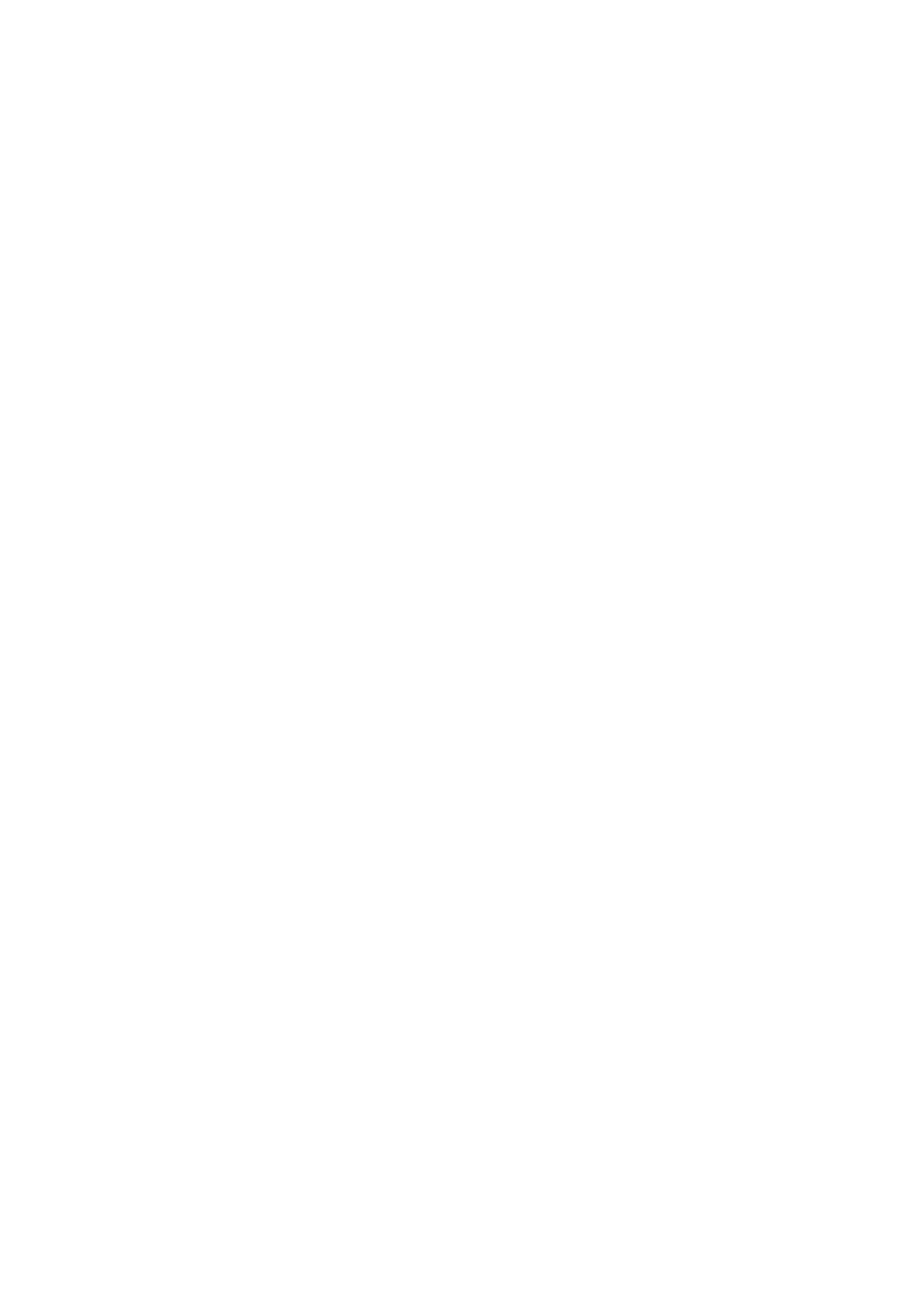# ASIA PACIFIC ECONOMIC PAPER NO. 371 2008

## **Tax Law Asymmetries and Income Shifting: Evidence From Japanese Capital Keiretsu**

Kazuki Onji and David Vera

Australian National University kazuki.onji@anu.edu.au

> Kent State University dvera@kent.edu

**AUSTRALIA–JAPAN RESEARCH CENTRE CRAWFORD SCHOOL OF ECONOMICS & GOVERNMENT ANU COLLEGE OF ASIA AND THE PACIFIC**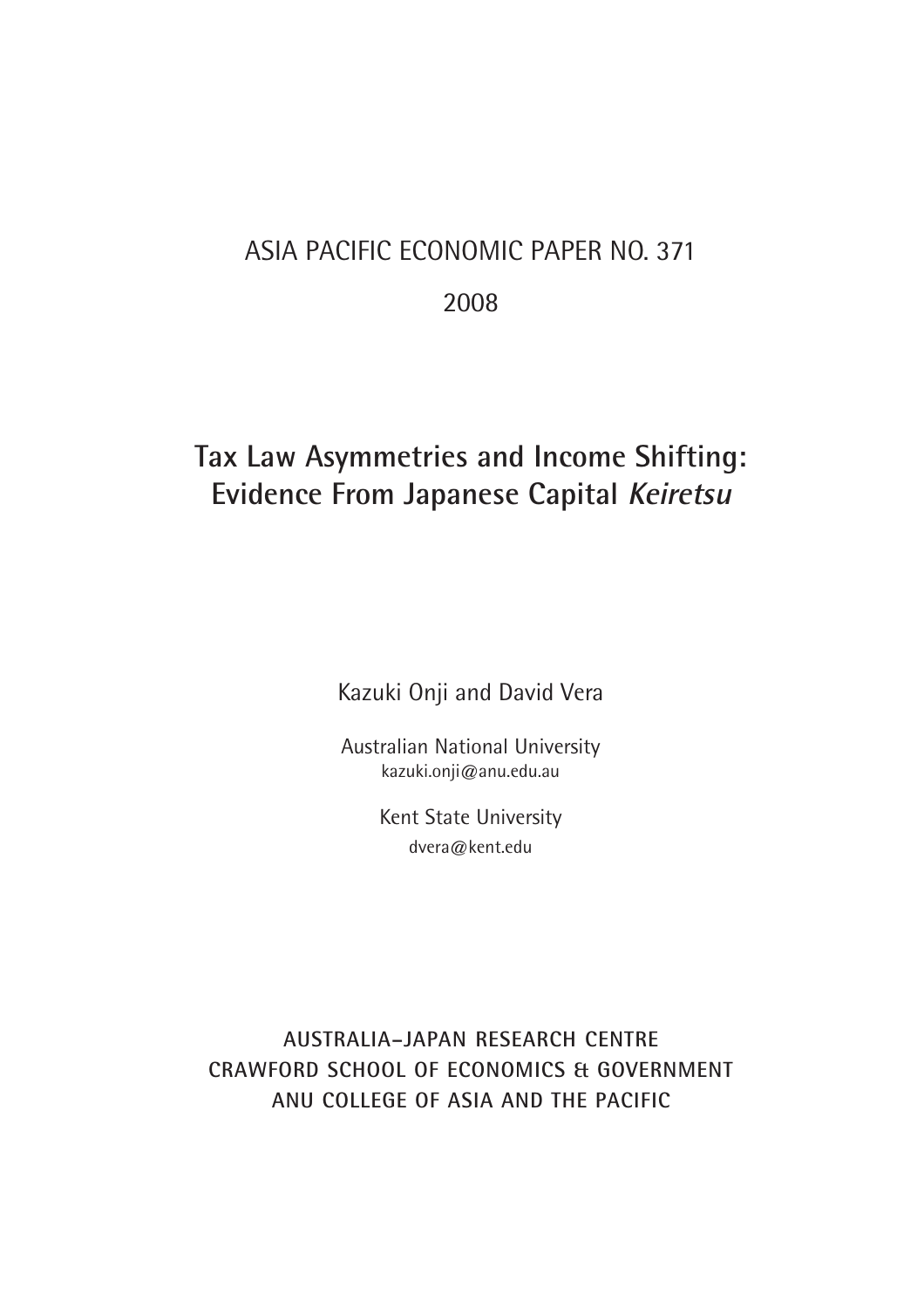**©** Kazuki Onji and David Vera 2008

This work is copyright. Apart from those uses which may be permitted under the *Copyright Act 1968* as amended, no part may be reproduced by any process without written permission.

*Asia Pacific Economic Papers* are published under the direction of the Editorial Committee of the Australia–Japan Research Centre (AJRC). Members of the Editorial Committee are:

Professor Jenny Corbett Executive Director Australia–Japan Research Centre The Australian National University, Canberra

Professor Emeritus Peter Drysdale Crawford School of Economics and Government The Australian National University, Canberra

Professor Christopher Findlay Professor of Economics University of Adelaide Adelaide, South Australia

Professor Stuart Harris Department of International Relations The Australian National University, Canberra

Dr Kazuki Onji Crawford School of Economics and Government The Australian National University, Canberra

Papers submitted for publication in this series are subject to double-blind external review by two referees.The views expressed in APEPs are those of the individual authors and do not represent the views of the Australia–Japan Research Centre, the Crawford School, or the institutions to which authors are attached.

The Australia–Japan Research Centre is part of the Crawford School of Economics and Government, The Australian National University, Canberra.

ISSN 0 728 8409 ISBN 0 86413 325 1

Australia–Japan Research Centre Crawford School of Economics and Government The Australian National University Canberra ACT 0200

Telephone: (61 2) 6125 3780 Facsimile: (61 2) 6125 0767 E-mail: ajrc@anu.edu.au URL: http://www.crawford.anu.edu.au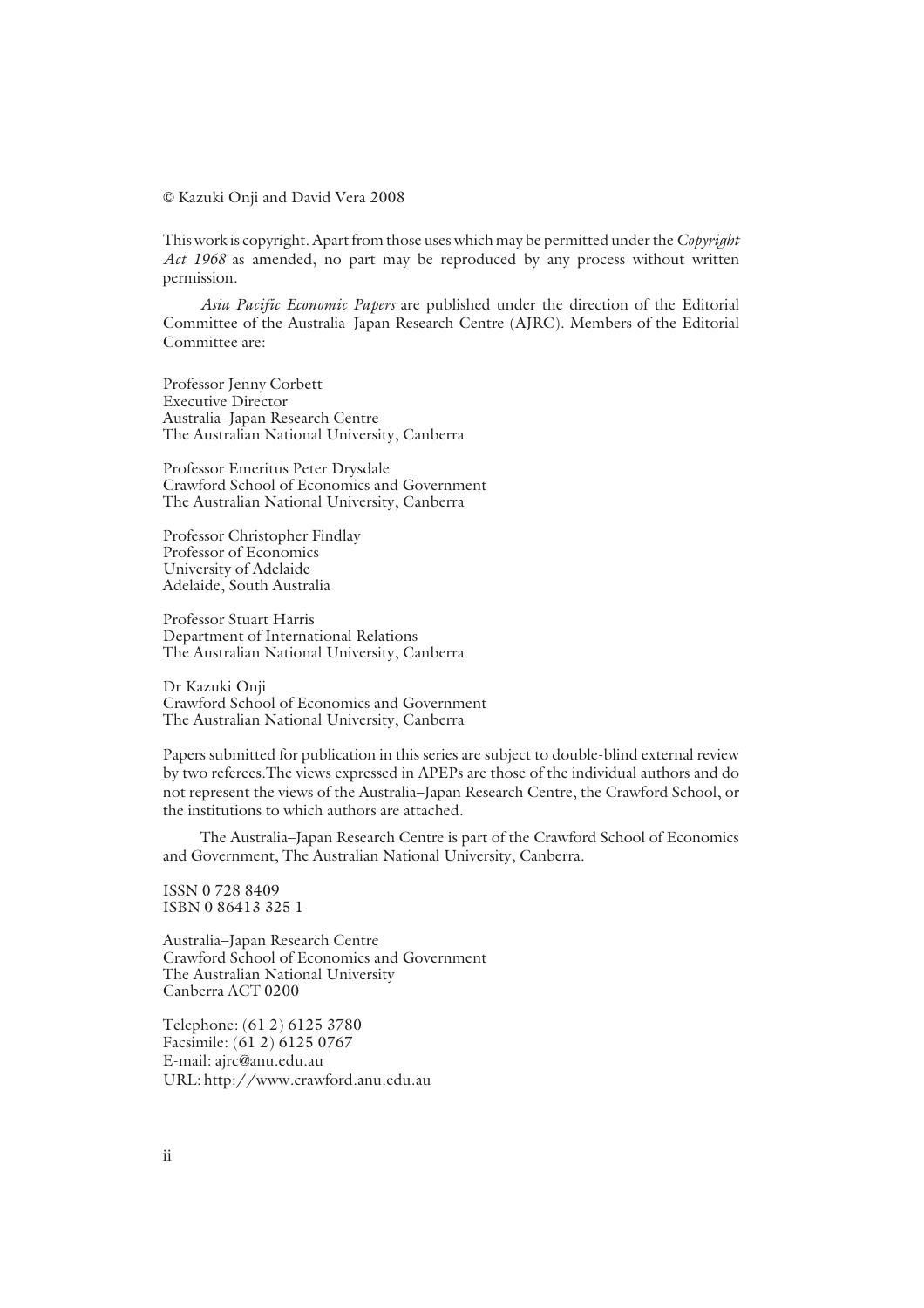## **CONTENTS**

| $References \dots 26$ |
|-----------------------|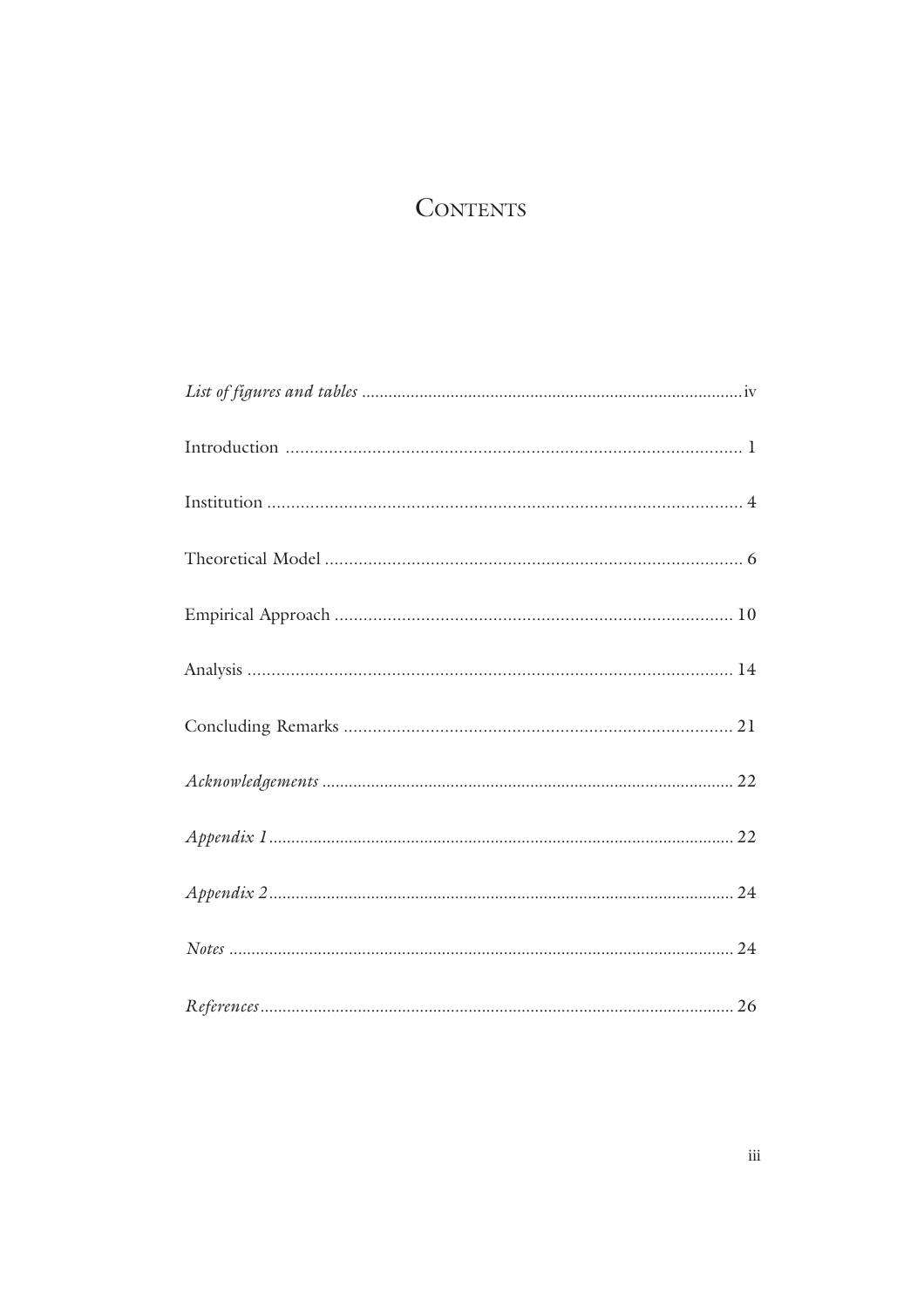## FIGURES

## **TABLES**

| Table 1 |                                                                    |
|---------|--------------------------------------------------------------------|
| Table 2 | Percentage of voting shares by industry classification of parent13 |
| Table 3 |                                                                    |
| Table 4 | Baseline model with additional explanatory variables 16            |
| Table 5 |                                                                    |
| Table 6 |                                                                    |
| Table 7 |                                                                    |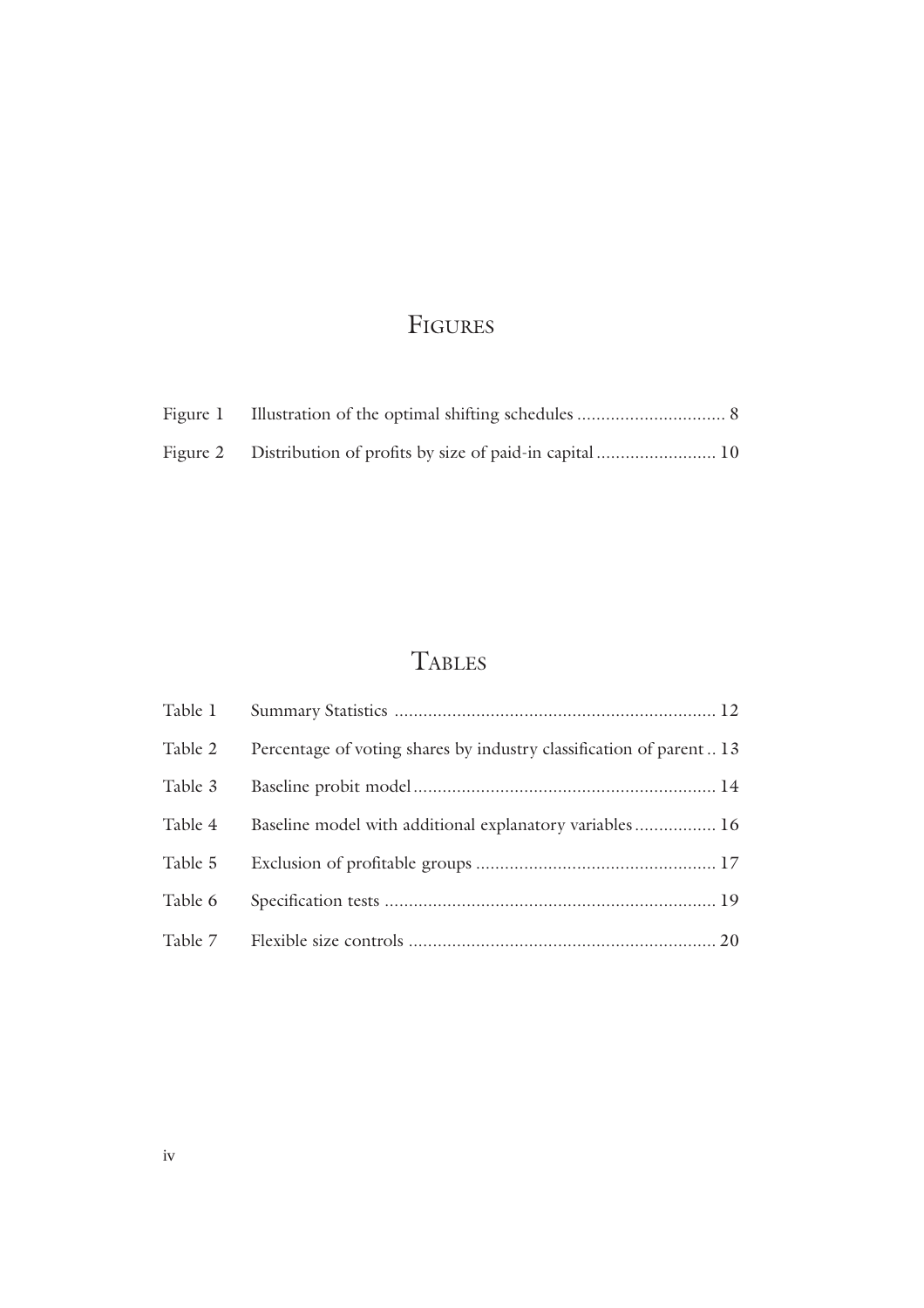### TAX LAW ASYMMETRIES AND INCOME SHIFTING: EVIDENCE FROM JAPANESE CAPITAL *KEIRETSU*

#### **Abstract**

When positive and negative income are treated asymmetrically under a corporate income tax (CIT) without allowance for group taxation, a group of affiliated corporations may engage in tax avoidance by shifting income from profitable to unprofitable subsidiaries for the sole purpose of minimising the sum of tax liabilities of the group members. The aim of this paper is to offer systematic evidence on the behavioural response to a tax penalty that arises from doing business in multiple entities, in order to provide justification for group tax systems such as consolidated filing and loss transfer. The setting for our investigation is the Japanese CIT before the introduction of a group tax system. We develop a theoretical model of a corporate group that predicts a difference in profi t reporting behaviour between subsidiaries above and below 100 million yen in paid-in capital due to the progressive feature of the Japanese CIT. We test the implications of the model with a company-level data on subsidiaries based on survey that covers over 1,700 corporate groups headed by large corporations. The sample consists of 33,340 subsidiary-time pairs from 1988, 1990, and 1992. We find evidence consistent with a hypothesis that corporate groups shift income among group members. The finding underscores the importance of accounting for the group behaviour in the design of CIT.

#### **Introduction**

It is common practice for a firm to organise its businesses as legally distinct corporations for several efficiency reasons; to tie managers' pay to performance, separate entities may be preferable to internal divisions (Holemström and Roberts 1998); to avoid negative synergy, it may be necessary to separate conflicting business activities (John and Ofek 1995); to control the risk of new ventures, investors may utilise the limited liability status of corporations. Despite the efficiency grounds for organizing activities in separate entities, in the vast majority of nations, there is a *tax penalty* for forming a corporate group. Of 121 countries listed in PricewaterhouseCoopers (2002), 92 countries tax corporations separately from group members, while  $29$  countries allow for group taxation.<sup>1</sup> Since a stand-alone entity can only partially offset its own profit with losses made by its affiliates in the absence of group provisions, the tax liability of a corporate group would be greater than that of a conglomerate when some member companies are making losses.<sup>2</sup>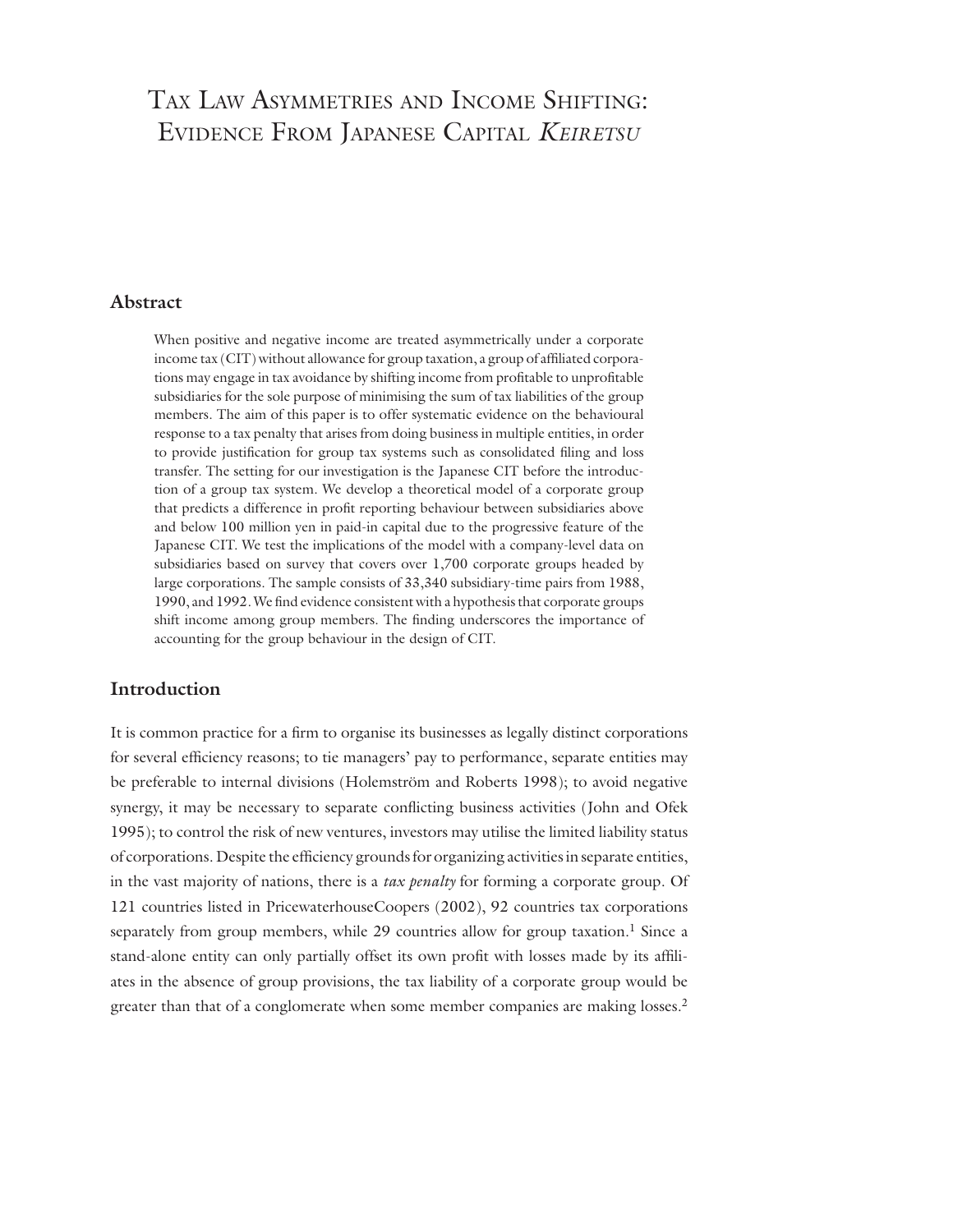#### Asia Pacific Economic Papers

There are loss-offset provisions moderating the degree of penalty, but they are known to be imperfect (Altshuler and Auerback 1990). As a result, there are concerns about the behavioural response to avoid the penalty and about the consequences on efficiency: firms may waste resources through engineering transactions of which the sole aim is to shift income from profitable to unprofitable corporations; firms may choose a suboptimal form of organisation due to concern about the tax penalty.

 To highlight the perverse incentives under a tax system that lacks group provisions, this paper aims to provide evidence from a large-scale dataset on the behavioural response to tax penalties, taking the Japanese tax system of the early 1990s as a setting. The focus is on the incentives to shift income among domestic affiliates, a type of behaviour under-studied in the field. Certainly, there is extensive evidence on income shifting in the international context (Grubert and Mutti 1991; Hines and Rice 1994; Grubert and Slemrod 1998), where the differences in tax rates across countries create opportunity for tax avoidance. Here, the differences in marginal tax rates between profitable and unprofitable corporations create the incentives to shift income.

 The key distinction between these two types of income shifting is that, unlike the tax shelters involving offshore tax havens, which is a problem in itself, the income shifting among domestic affiliates can be viewed as a symptom of problems with the tax system, provided that the shifting takes place in groups where there are efficiency grounds for organising businesses in multiple entities. $3$  In this view, the policy implication is that rather than strengthen enforcement efforts, the tax law should be amended to account for business practices.

 Our examination of within-jurisdiction income shifting adds to a relatively small number of previous empirical studies (Giudici and Paleari 1998; Gramlich et al. 2004; Jung et al., 2007). In a closely related study, Gramlich et al. (2004) examine the income shifting among the members of bank-centered corporate groups, or horizontal *keiretsu*, in Japan. Our setting is also on Japan but our study focuses on a different type of grouping, sometimes referred to as a capital *keiretsu*, which is a group of businesses consisting of a parent company, subsidiaries and affiliates.<sup>4</sup> The latter type of grouping is tightly integrated: the members of capital *keiretsu* reports consolidated financial statements since 1978; the members of horizontal *keiretsu* do not. The focus on capital *keiretsu* is conducive to the examination of tax-motivated income shifting since there would be smaller transaction costs in sharing the benefits of tax saving.

 The context of the study is the Japanese corporate income tax (CIT) prior to the introduction of group taxation in April 2002. One advantage of the Japanese setting is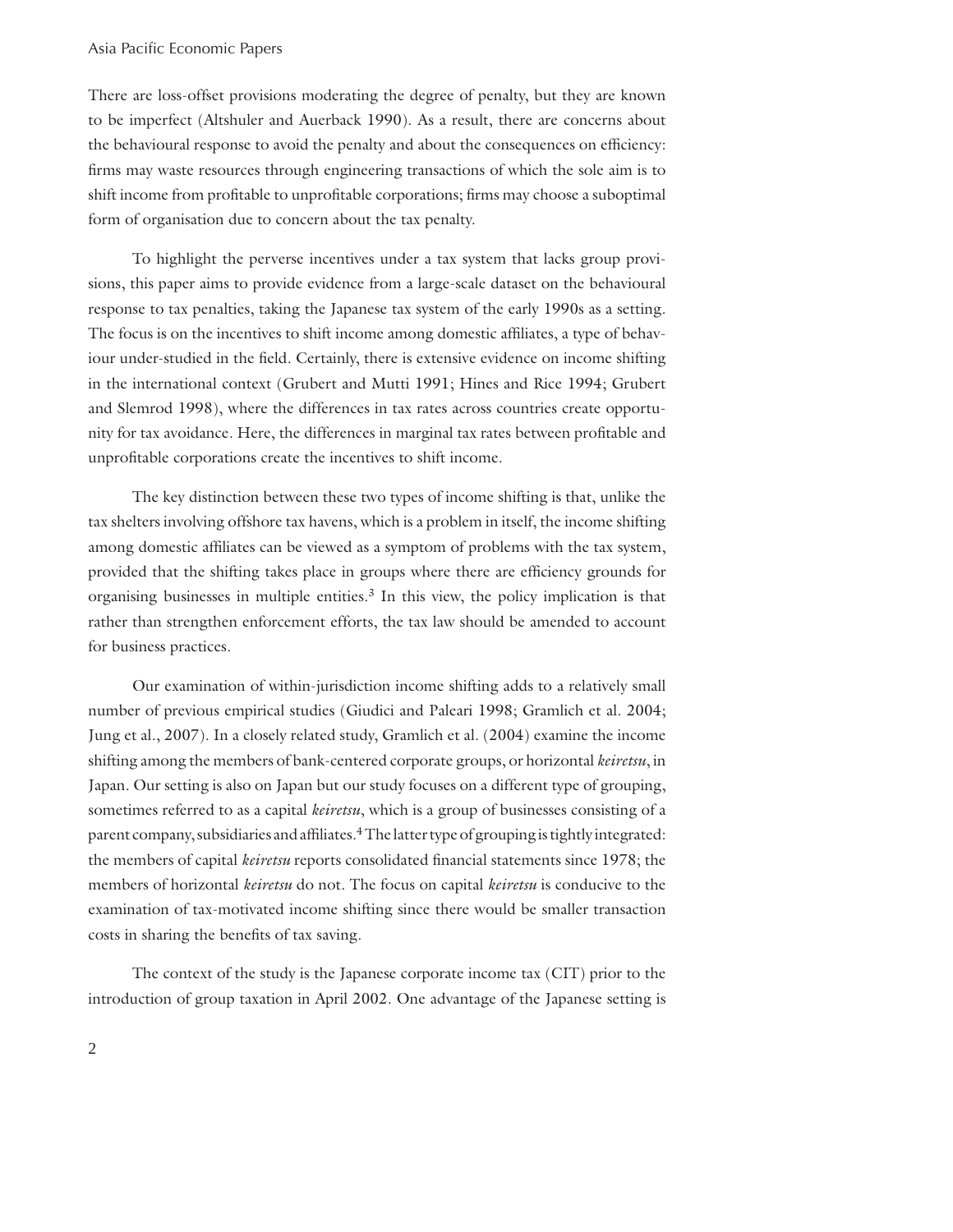that an available data on corporate groups, *Affi liated Company Data*, contains a large number of individual observations on parents and their domestic subsidiaries, a type of data that is relatively rare.<sup>5</sup> Naturally, the diversity of CIT around the world preclude the direct extrapolation of the results from this study, but there is a number of generic features of the Japanese CIT that make the discussion in this study relevant to the policy debate in countries that do not adopt group taxation.

 Another advantage of the Japanese setting is on its institutional features that provide a "natural experiment". The previous empirical studies on income shifting by multi-national corporations utilise the variation in tax rates across jurisdictions. Such an identification strategy is not readily applicable in the context of within-jurisdiction income shifting. We suggest and implement an identification strategy that utilises the progressive feature of the Japanese CIT in detecting the spread of income shifting. The intuition underlying the test is as follows.

 For "large" corporations with paid-in capital above 100 million yen, the corporate tax is proportional to profit, with at best only a partial offset for losses. For groups containing some large corporations with losses but making overall profits, there is an incentive to shift enough profits to the large corporations with losses to the extent possible, thereby raising profits to zero. Any further shifting creates no tax saving, yet involves real costs. On the other hand, for small corporations with paid-in capital of 100 million yen or less, the tax rate is reduced on the first 8 million yen of income, and the remaining income is taxed at the same rate as that of large corporations. Because of this progressive tax schedule, there is an incentive to shift more than the amount of the losses that small corporations make, so as to exploit the rate reduction. Thus, the income shifting hypothesis implies that the higher propensity for large corporations to report zero profit when other factors are held constant.

 We test the implications with a company-level data on subsidiaries based on survey that covers over 1,700 corporate groups headed by large corporations. The sample consists of 33,340 subsidiary-time pairs from 1988, 1990, and 1992. Controlling for company characteristics in a binary response model, large subsidiaries have higher propensity to report zero profit, consistent with the prediction based on the tax institution that puts a cap on shifting for large corporations at zero profit but not on that for small corporations. The difference is modest, however; after several specification tests, we put the bound to 0.5–2.7 percentage points. The difference in the propensities to report zero profit is two to three times as large in the financial-insurance sector as in the other sectors of the economy, in line with the prediction that the restriction on an alternative avoid-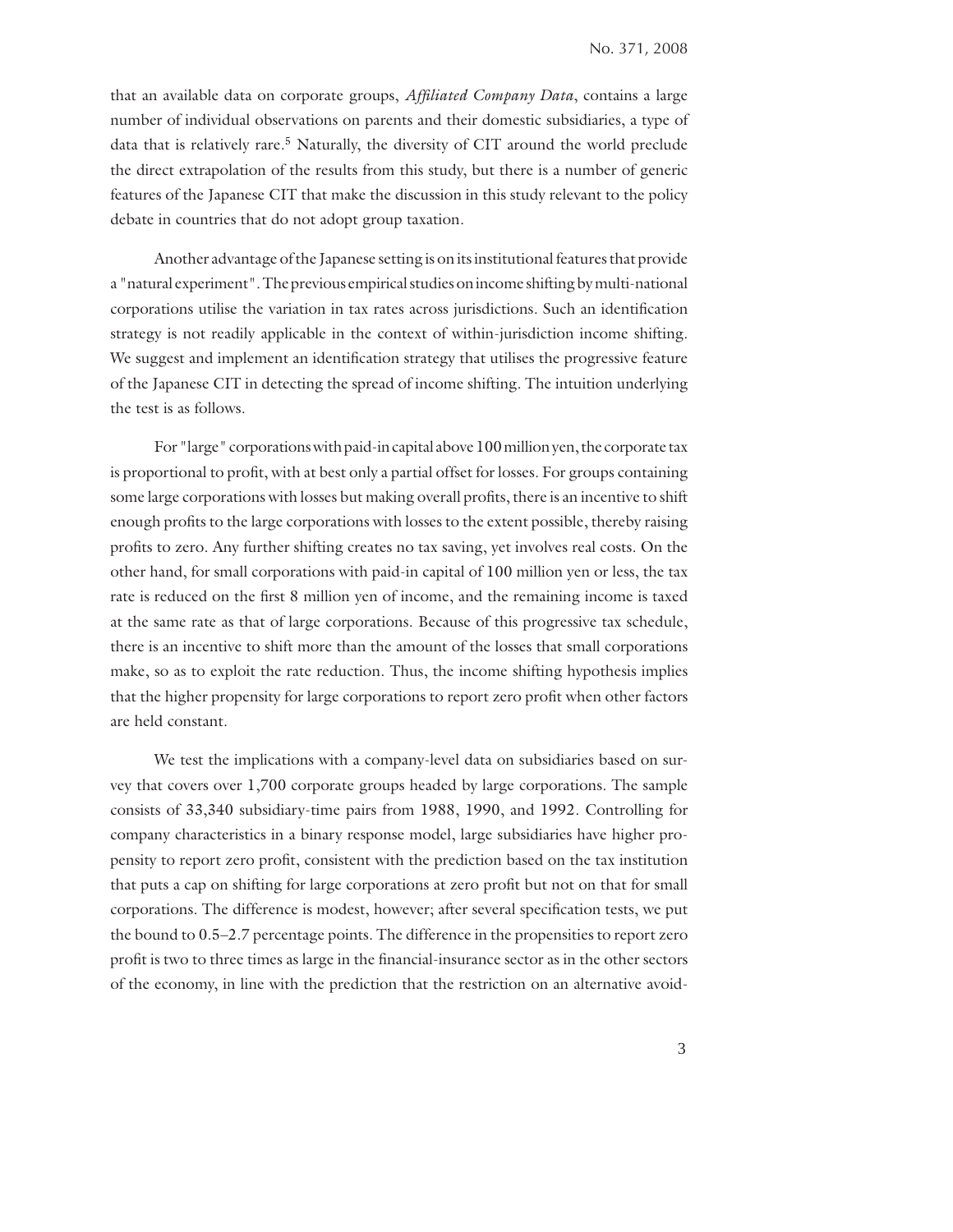#### Asia Pacific Economic Papers

ance strategy renders income shifting more attractive. There is also a higher propensity for tightly controlled subsidiaries to report zero profit, consistent with the notion that the costs of shifting are affected by the degree of control. Excluding profitable groups increases the point estimates; at least part of the increase is attributable to the tax incentives. Thus, there seem sufficient indications to conclude that the income shifting was pervasive among large Japanese corporate groups over the period of our study.

 The literature on horizontal *keiretsu* emphasizes the risk sharing as one of the main function of the grouping (Nakatani 1984).<sup>6</sup> The empirical strategy to test the risk sharing hypothesis is based on the comparison of the variance of profitability between group members and non-group members, interpreting the low variance of group-affiliated companies as due to risk sharing. Notice that some of the documented low variances may be attributable to tax-motivated income shifting but the hypotheses are not necessarily mutually exclusive. If, for instance, a dollar of financial assistance to a group member in distress reduces the tax liability of the group by t dollars, the tax motive re-enforces the risk sharing motive. In a recent survey of business groups by Khanna and Yafeh (2007), for instance, little attention is given to tax considerations. Our paper adds to the literature by indicating the influences of taxes on the degree of intra-group transfers.

 The paper is organised as follows. Section 2 discusses the tax incentives generated by the Japanese CIT of 1988-92. Section 3 examines the tax incentives with a model of a corporate group. Section 4 outlines the empirical approach. Section 5 presents the analysis. Section 6 draws conclusions.

#### **Institution**

#### *Tax incentives*

There are two generic features of tax institutions that give rise to the tax penalty in forming corporate groups: the separate tax filing of group members and the asymmetric treatment of positive and negative income. Corporations are generally taxed on their positive income but they do not receive full credit on negative income. The deductibility of loss is partial, in that corporations with negative income do not receive tax credits immediately. If group members are taxed separately, they cannot offset profits made by some members with losses incurred by others. Thus, in a given year, the tax base under separate filing is no smaller than that under consolidated filing where the group is taxed on the combined income.7 Under the Japanese CIT of 1988, the effective tax rate is 56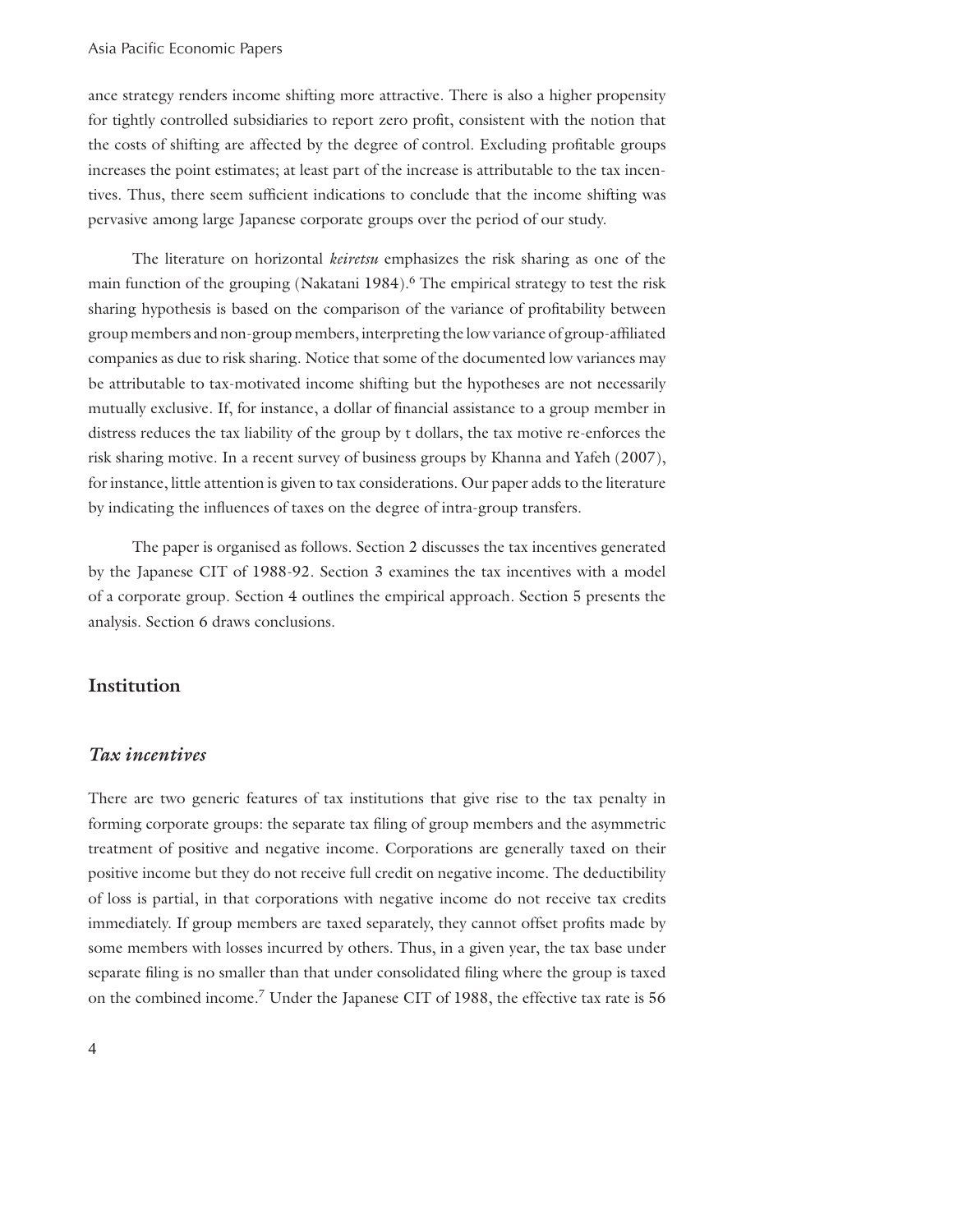per cent, so that a dollar of income shifted from profitable corporations to unprofitable corporations reduces the tax liability by 56 cents.<sup>8</sup> Therefore, the tax penalty can be a significant disincentive to the formation of corporate groups.

 There are various complementary institutional arrangements that alleviate the degree of tax penalties, including the deductibility of losses across years.9 Under the Japanese CIT, qualified corporations may carry back losses for one year and receive a commensurate tax refund for that year. They may choose to carry forward losses up to five years, and receive tax credits in future years.<sup>10</sup> Since the disadvantage of carrying losses forward is that they are carried with zero nominal interest and may expire unused (Altshuler and Auerbach 1990), these provisions reduce the incentives for income shifting but not entirely. Another institutional arrangement is the deductibility of intra-group contribution. The Scandinavian nations have formal allowances: Norway treats the contribution to companies in which parents hold more than ninety per cent of the direct or indirect common ownership as deductible expense.<sup>11</sup> Japan has no such formal allowance, but donations, which include intra-group transfers, are deductible up to a limit.<sup>12</sup> This form of shifting transaction is legal and can be arranged with minor transaction costs.13

To shift income beyond the amount of tax-deductible contributions, a firm would need to arrange intra-group transactions that are analogous to the income shifting strategies in the international setting; carefully setting transfer pricing and arranging intra-company loans (Grubert 2003). The strategy may also involve changing the timing of transaction.<sup>14</sup> These means would be costly, given the accounting costs and the risk of getting caught by tax inspectors.15

#### *To merge or not to merge*

By merging a subsidiary, the group may save on taxes when losses arising from the subsidiary's business can offset the profit made by the merging company. Since the group does not incur further costs of shifting income, for the purpose of tax planning, it may seem attractive to merge a loss-making subsidiary rather than to retain a separate organisational form. There would certainly be cases where tax-motivated mergers being a superior tax planning strategy. When tax-motivated mergers are widely practiced, income shifting would be an irrelevant consideration. But this begs a question: for the purpose of avoiding the tax penalty, why do not firms do business as a conglomerate rather than as separate entities?

To the extent that corporate groups considered in this study overlap with business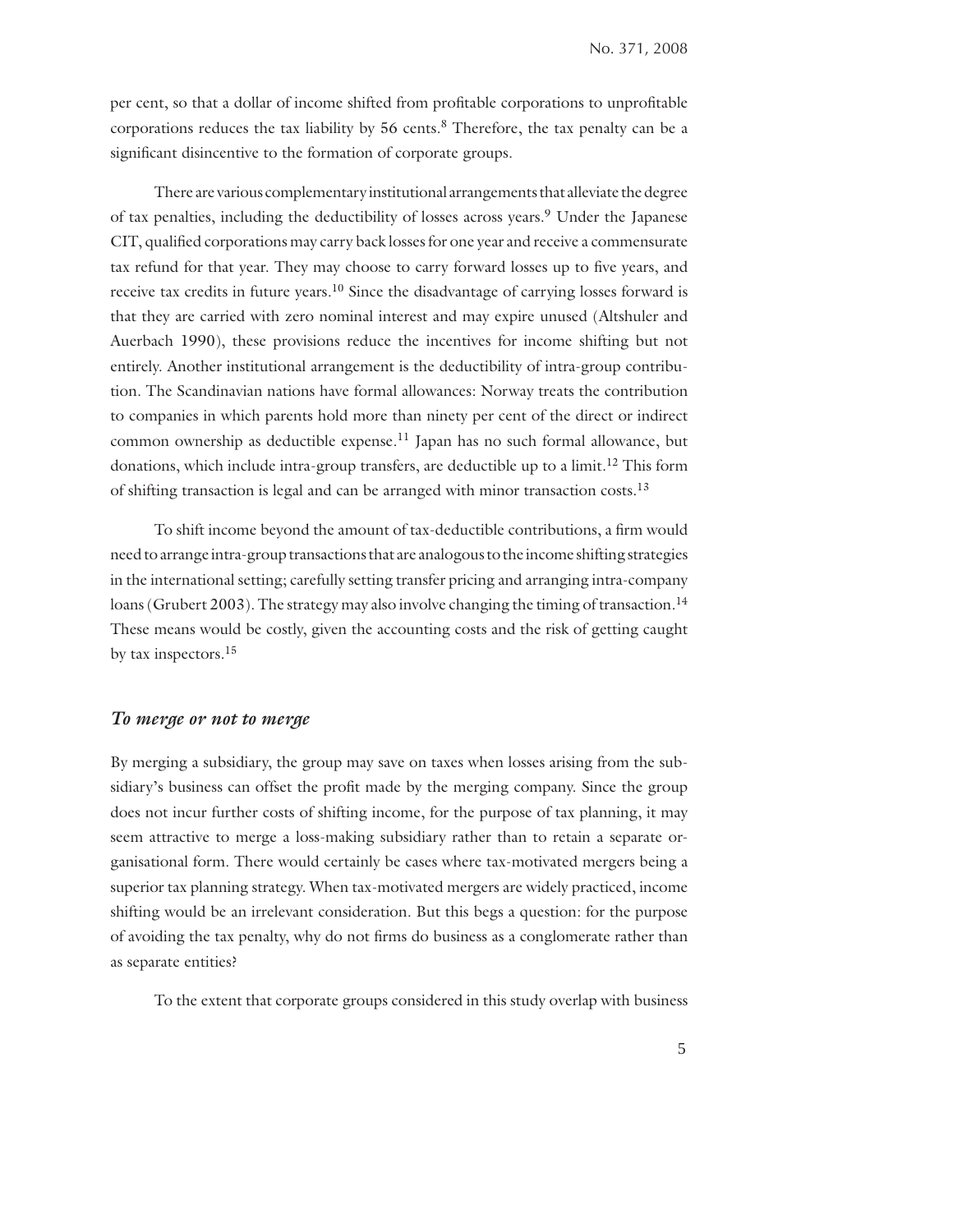groups studied extensively, the reasons for the group formation can be found in the various hypotheses explored in the literature on business groups (Khanna and Yafeh 2007), such as risk sharing, costly contracting environment, expropriation of minority shareholders, and family considerations. Our data, for instance, included a group where the founder's two sons are heads of two different group companies; perhaps the arrangement facilitates the management of family relations as well as businesses. When there are business reasons for maintaining separate business entities, the tax advantage of a conglomerate may not justify mergers, since a firm would weigh the tax advantage with transaction costs (Scholes et al. 2002).

 In addition, there are several institutional hindrances to tax-motivated mergers in Japan. Perhaps the clearest is the regulatory restrictions. Under the banking law and the insurance business law, financial and insurance parents are prevented from directly undertaking periphery activities including leasing, credit card operation, and credit guarantee but are allowed to establish subsidiaries and to conduct a regulated range of activities through them. Thus, a tax-motivated merger is not a feasible option for finance and insurance parents.

 The tax consequence of a merger is not necessarily favourable. First, there are various small business provisions under the Japanese CIT, and because subsidiaries are taxed separately from their parents in most cases, the tax base can increase from a merger. Second, some of the well-known tax avoidance strategies utilise the group structure.<sup>16</sup> Third, out of concern about abusive tax planning, merging companies are not permitted to take over losses carried forward by merged companies (Kaneko 2003).<sup>17</sup> Since any unused credits accumulated by merged companies are lost in the process, the rule reduces the incentives to merge.18 In sum, the relevance of income shifting as a strategy to avoid tax penalty is somewhat diminished by the possibility of merger but not to the extent of rendering the strategy irrelevant.

#### **Theoretical Model**

This section outlines the tax incentives generated by the Japanese CIT with a model of a corporate group. For tractability, we focus on the static setting to abstract away from loss-carry provisions and assume the group's choice of organisational form as exogenous so that the possibility of merger does not complicate the exposition. Further, we consider the case of a two-member group in which one corporation is profitable but the other is not. The focus on two-member groups is not overly unrealistic, since for the population of corporations surveyed under the *2001 Establishment and Enterprise Census* in Japan,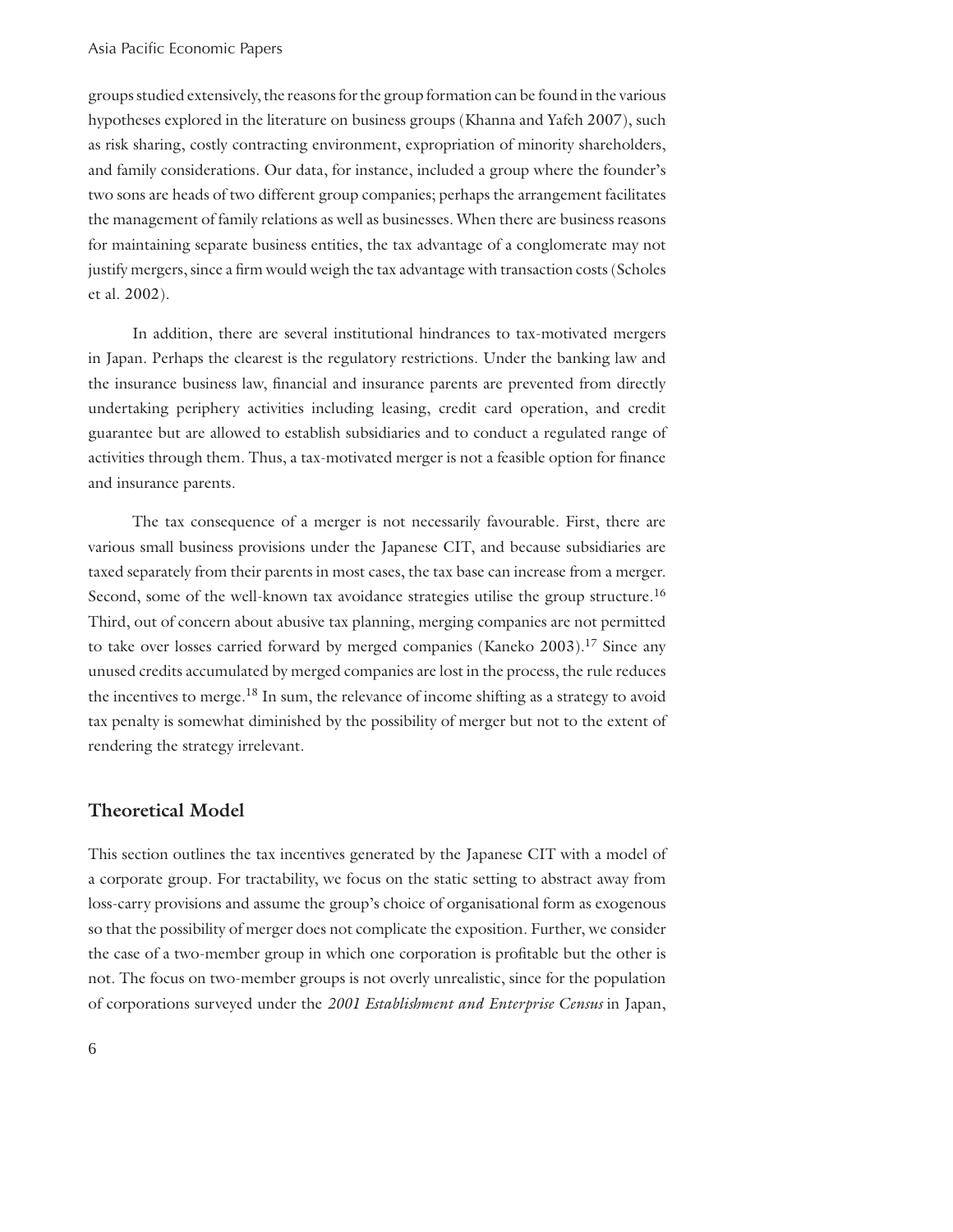the average number of members is 3.5. However, *Affi liated Company Data* contains large corporate groups with the number of members reaching up to 342 for Mitsui & Co., Ltd., and we will note a consideration about generalising to larger corporate groups at the end of the section.

Let us define a firm consisting of two corporations, Company 1 (parent) and Company 2 (subsidiary). Their underlying incomes  $(y_1, y_2)$  are determined exogenously and the parent is profitable and the subsidiary is running at a loss  $(y_1 > 0 > y_2)$ . Their incomes are taxed separately; hence unless the firm shifts income, there is a tax penalty. Further, let us focus on the case where the amount of shifting is not capped by the parent's profit. The following condition on overall income,

$$
(1 - \tau_{\mathbb{H}}) y_1 + y_2 > m \tag{1}
$$

rules out such a corner solution, whether the subsidiary is small or large. *m* is the tax threshold to be defined below. The following are after-tax profits of the parent and subsidiary.

$$
\pi_1 = y_1 - s - g(s) - T(y_1 - s - g(s); k_1)
$$
\n(2)

$$
\pi_2 = y_2 + s - T(y_2 + s; k_2) \tag{3}
$$

 $s > 0$  is the amount of income shifted from the parent to the subsidiary.  $g(s)$  is the cost of shifting income. It is assumed that the parent incurs the transaction costs, which are tax deductible.  $g(s)$  is a quadratic function of the amount shifted based on the standard formulation in the literature (Hines and Rice 1994).

$$
g(s) = \frac{s^2}{2\bar{y}\psi} \tag{4}
$$

In this formulation, shifting costs are high if the amount shifted is large relative to the average size  $(\bar{y} = \frac{1}{2}(y_1 + |y_2|))$  It also depends on the degree of control exerted by the parent, which is represented by  $\psi > 0$ . The tax liability  $T^{(1)}$  is a function of before-tax profit  $(\pi)$  and the level of paid-in capital ( $k$ , in million yen). In practice, there are two different tax schedules, and their applicability depends on the level of paid-in capital.

$$
T(\pi_i^b; k_i > 100) = \max[0, \tau_{\text{H}} \pi_i^b]
$$
\n
$$
(5)
$$

$$
T(\pi_i^{\,b}; k_i \leq 100) = \max[0, \tau_{\text{L}} \pi_i^{\,b}, \tau_{\text{H}} (\pi_i^{\,b} - m) + \tau_{\text{L}} m] \tag{6}
$$

Like a payoff function of a call option (Majd and Myers 1987), large corporations pay proportional tax on their positive income (5). Small corporations pay at the reduced rate  $\tau_{\text{L}}$  on their first *m* million yen of income and at  $\tau_{\text{H}}$  on the amount exceeding *m* million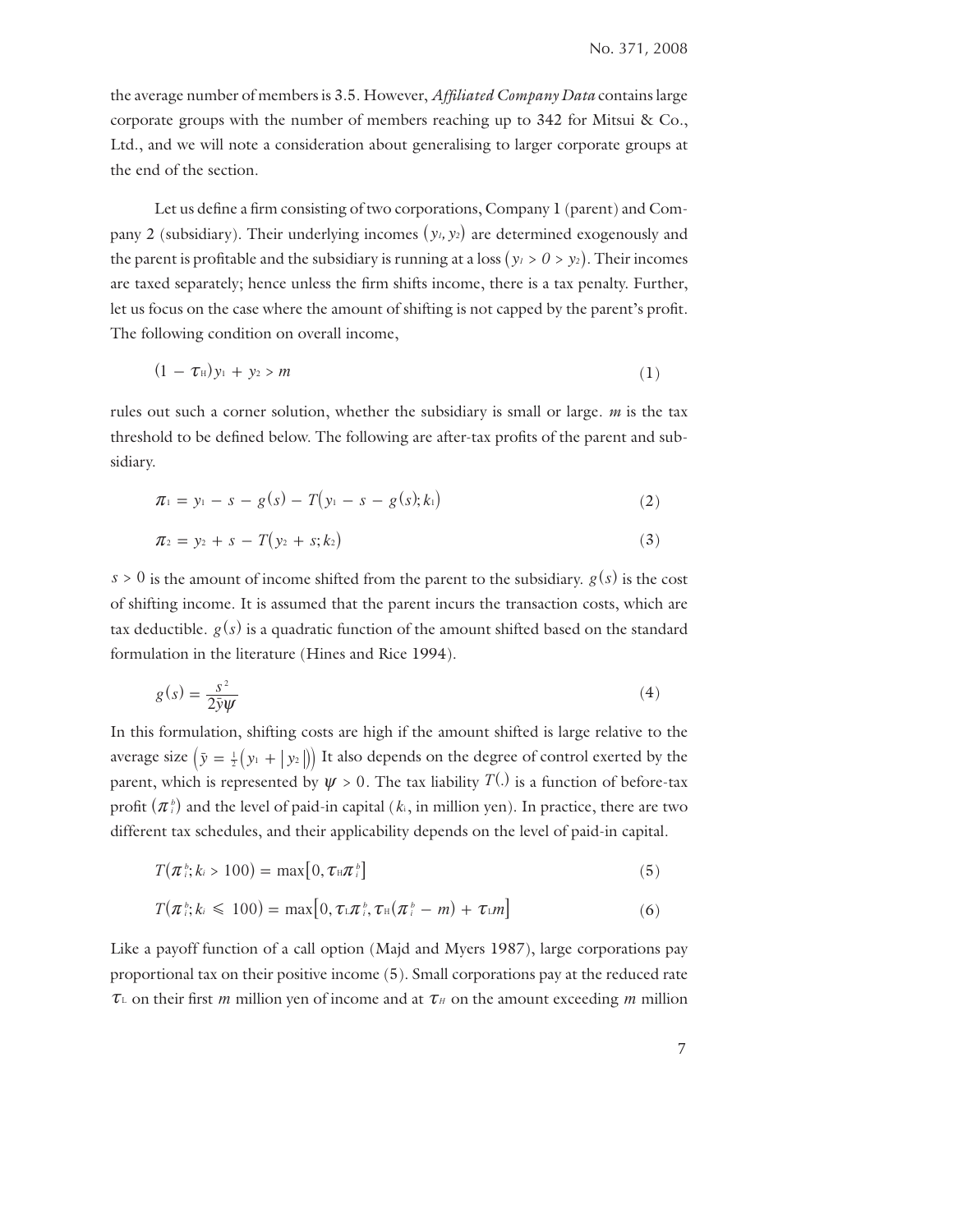yen (6). Under the 1989 law,  $\tau_H = 0.560$ ,  $\tau_L = 0.405$  and  $m = 8$  and  $\tau_H = \tau_L$ .<sup>19</sup> In this analysis, the parent is assumed to be a large corporation. The subsidiary may be small or large. Here, we will focus on the case where the subsidiary is small, since the case of a large subsidiary is a special case where  $\tau_{\text{H}} = \tau_{\text{L}}$ .

Under the income shifting hypothesis, the group chooses the amount of shifting to maximise the after-tax group profit  $( \pi_1 + \pi_2 )$ . The optimisation problem is equivalent to the following.

$$
Max\{-g(s) - \max[0, \tau \mathbb{E} \pi^b(s)] - \max[0, \tau \mathbb{E} \pi^b(s), \tau \mathbb{E} (\pi^b(s), \tau) - m] + \tau \mathbb{E} m]\} \quad (7)
$$

Simply put, the firm chooses the amount of shifting by weighing tax savings versus shifting costs. The objective function is not readily differentiable, but by imposing appropriate constrains on *s*, sub-problems can be solved algebraically. Appendix 1 details the derivation of the solution (8).

$$
s^* = \min\left\{\max\left[\min\left(|y_2|, \frac{\tau_{\text{H}}}{1 - \tau_{\text{H}}}\bar{y}\psi\right), \frac{\tau_{\text{H}} - \tau_{\text{L}}}{1 - \tau_{\text{H}}}\bar{y}\psi\right], m + |y_2|\right\} \tag{8}
$$

Figure 1 illustrates the relationship between the optimal level of shifting and the parameters affecting the ease of shifting.

#### **Figure 1: Illustration of the optimal shifting schedules**



 The solution function for small subsidiaries has two steps as shown by the solid line. The solution function for large subsidiaries is flat at  $|y_2|$  as shown by the dotted line. In general, the optimal shifting is weakly decreasing in shifting costs  $(1 / \psi)$  and in relative size  $\left( |y_2|/\bar{y} \right)$ . In addition, the solution is a weakly increasing function of the tax rate facing the parent and the progressiveness of the tax system (that is, (i.e.,  $\tau_H - \tau_L$ )).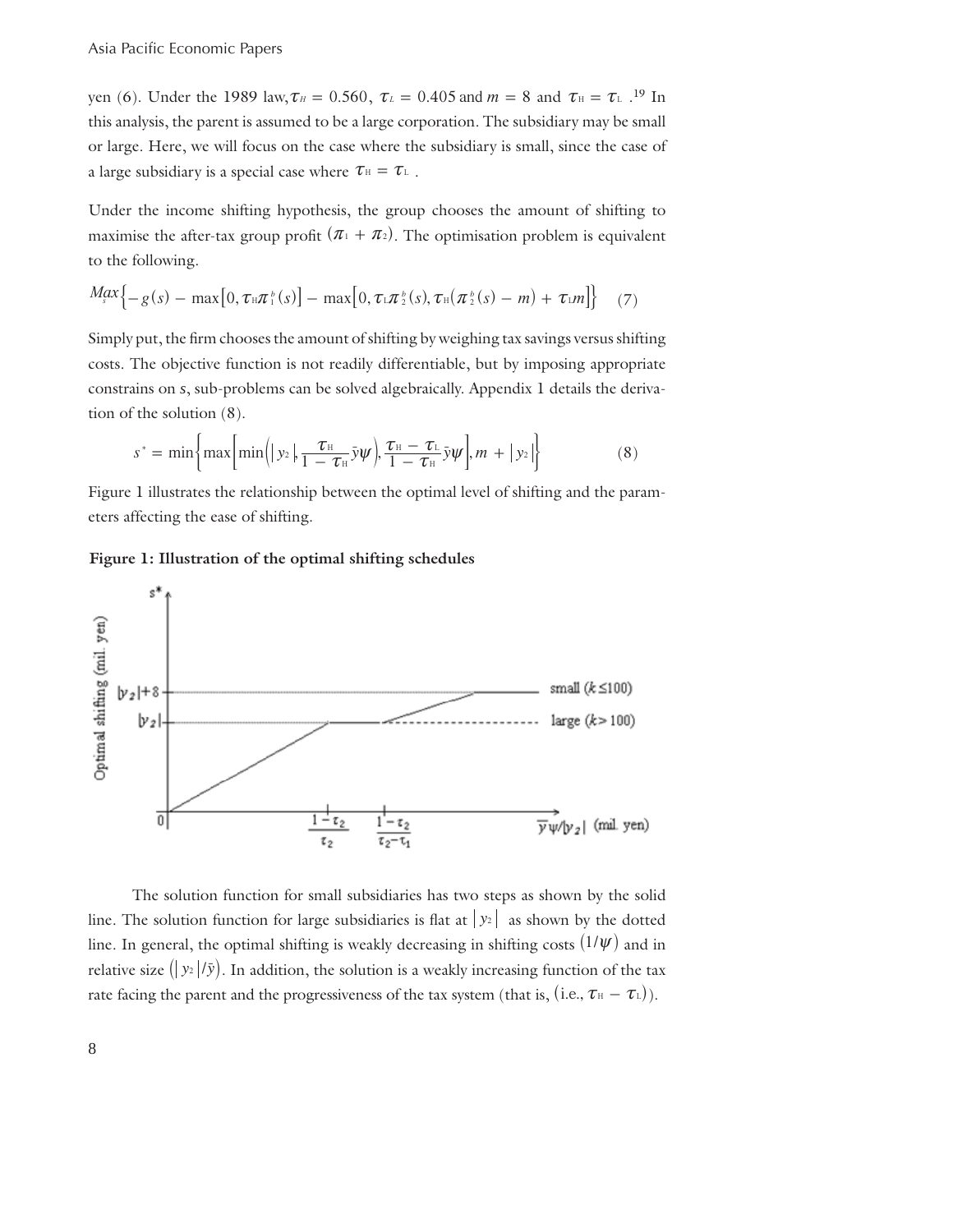The model illustrates the difference in the predicted pattern of shifting by subsidiary size. For large subsidiaries, the amount of shifting is capped at  $y_2$ , indicating the natural limit; at the amount  $y_2$ , where the subsidiary reports zero profit, the subsidiary faces the tax rate of  $\tau$ *H* at the margin, the same rate as that faced by the parent. Small subsidiaries, in contrast, face the marginal rate of  $\tau_L$  at zero profit. Shifting beyond  $|y_2|$ is optimal when the underlying shifting costs are sufficiently low. Therefore, the amount of income shifted into small subsidiaries is not necessarily limited to the amount of losses unlike large subsidiaries.

 One insight from the model is that there is a range of shifting costs for which the zero profit is optimal for a small subsidiary. This implies that the clustering of small corporations at zero profit is a possibility. Further, if there are other loss-making subsidiaries in group, losses in another company shelter remain income for higher tax saving, thus rendering shifting beyond  $|y_2|$  into a small subsidiary unattractive.<sup>20</sup> Because of these theoretical possibilities, it may be difficult to observe the differences in reported profits across size groups in practice, but in the absence of knowledge about the parameters of the cost function, this is an empirical question.

As a preliminary examination, we plot histograms of profits around zero by the size of corporation to see if there are differences in profit reporting pattern (Figure 2). The left-hand side is for corporations at and below 100 million yen in paid-in capital. Recall that this group has no unambiguous incentive to restrict shifting up to zero profit. The profit distribution is half-pyramid shaped; the highest fraction of samples occurs in the zero-profit bin, with progressively declining fractions on the right and with a sharp decline on the left. The right-hand panel is for large corporations. Unlike in the histogram for small corporations, the distribution is much flatter with an apparent clustering at zero. It seems natural to observe the high fraction of zero-profit corporations in the sample of small corporations. But there does not seem to be an apparent reason to expect causing the clustering at the zero profit for the large corporations. This evidence is in line with the model that predicts a cap to the income shifting at zero-profit for larger corporations, but not for smaller corporations.<sup>21</sup>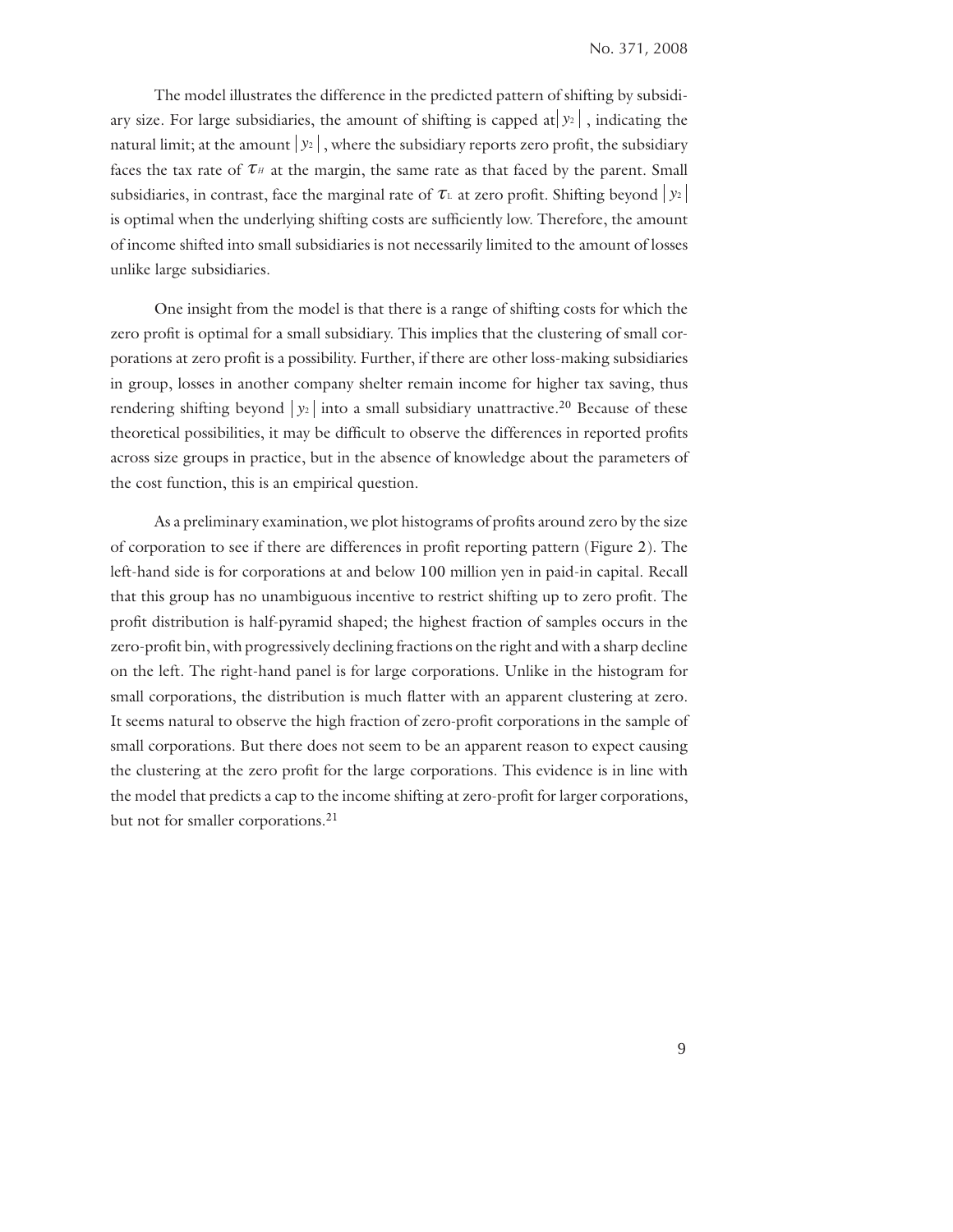

Figure 2: The distribution of profits by the size of paid-in capital

#### **Empirical Approach**

Our empirical approach focuses on a particular aspect of the profi t distribution: the incidence of zero profit. The choice is based on theoretical as well as practical considerations. First, the theoretical model predicts that the shifting is capped at the zero profit for large corporations but not necessarily capped for small corporations. Thus, the extent to which corporations report zero profit would be affected by the corporate size, if tax considerations are important. Second, it would be ideal to compare the observed distribution of large corporations' profit with what would have prevailed had there been no tax discontinuity. In the absence of such counter-factual data, we are forced to make comparison with the profit distribution of small corporations.<sup>22</sup> Naturally, large corporations are likely to report larger profit since most of them would not have became large unless their business was successful. Thus, to properly compare the pattern of profit reporting, the analysis would require a control for the corporate size, along with controls for other company characteristics. We chose to focus on the incidence of zero-profit reporting, since it allows us to frame the analysis in a transparent way; the assumptions underlying the identification would be apparent in a simple binary response model.

 Put differently, our analysis is a generalisation of the visual inspection presented above. The visual inspection indicated what seems to be an unusual distribution of large corporations' profits: the fraction of corporations reporting zero profit seems unnaturally high. We test to see whether there is a statistically significant difference and whether the pattern remains after controlling for company characteristics. Further, to the extent that the tax incentives have significant influence on reported profits, we would expect to observe correlation between the shifting costs and the incidence of zero profits. The binary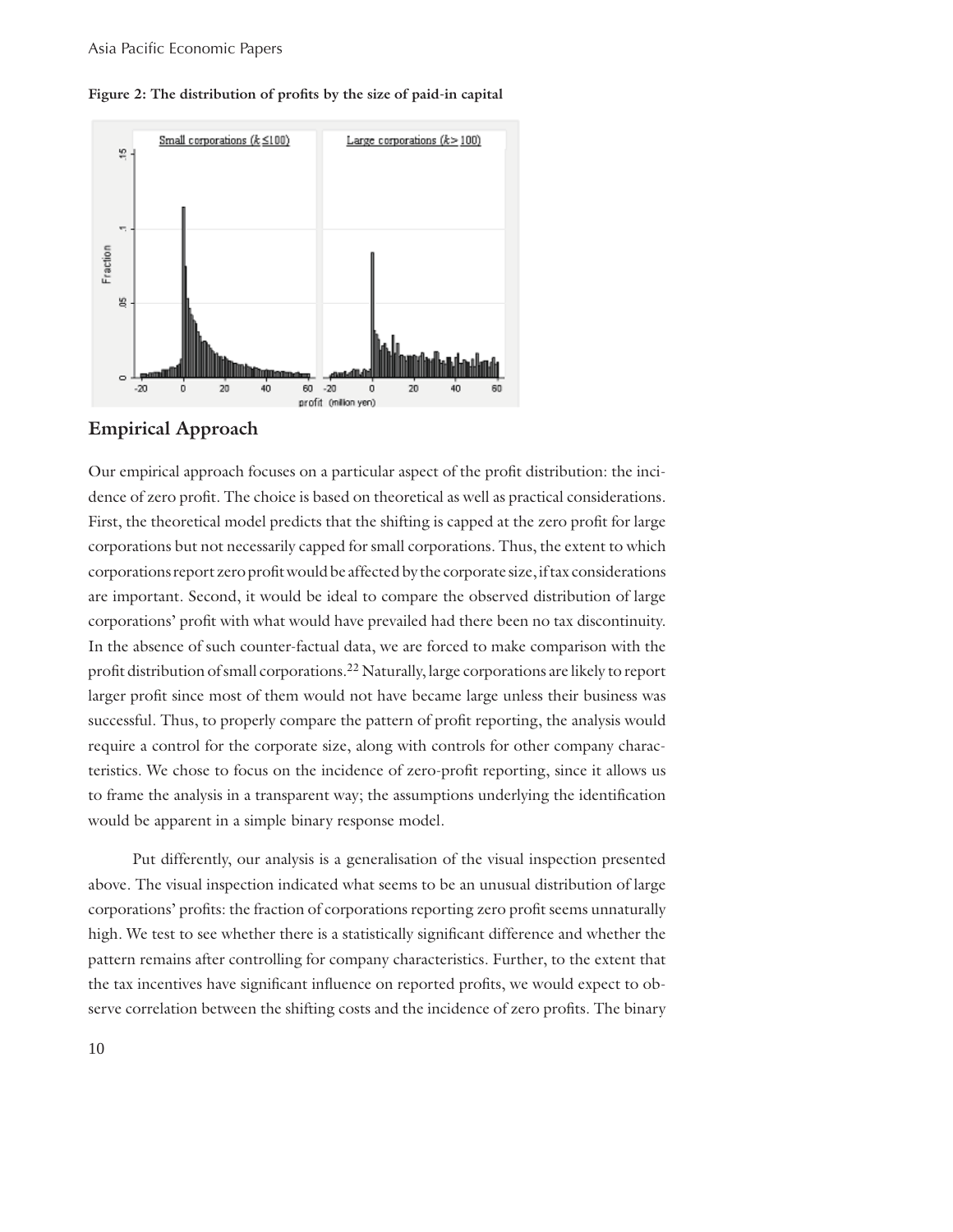response model allows us to incorporate such considerations in a simple manner.

#### *Data*

We use the *Affiliated Company Data*, a survey of large corporations conducted by a private publishing company, Toyo Keizai. It contains information on group companies including after-tax book profit, paid-in capital, number of workers, sales and contact details. Ideally, we would like to observe the tax income filed with the National Tax Agency, but the available data is after-tax accounting profit. The discrepancies between these two notions of corporate income arise from, among other things, the differences in the definitions of costs and in the treatment of timing.<sup>23</sup> To account for this issue, we define zero profit in several ways to assess the sensitivity of estimates. The dataset is constructed from three surveys conducted in 1989, 1991, and 1993. We omit subsidiaries deemed to be inactive at the time of survey from the dataset to ensure that zero profit is not due to inactivity. Some observations are reported twice in the same year because some sub-groups of larger groups are surveyed separately. We removed overlapping observations from the larger group and retained the sub-groups. Table 1 presents summary statistics.

#### *Empirical Model*

The following model (empirical model) postulates that the probability of subsidiary reporting zero profit is a function of observable characteristics  $X_i$ .

$$
Pr(\pi_i = 0) = f(X'_{i}\beta)
$$
  
where  $X'_{i} = (LARGE_{i}, HOLDING_{i}, RELATIVESIZE_{i}, Z'_{i})$  (9)

 $f^{(h)}$  is assumed to be a normal density in the main analysis but logistic density is tried.

The dependent variable is the indicator for subsidiary  $i$  reporting zero profit. In the main analysis, zero profit is defined as accounting profit in the range (-1 million yen, 1 million yen).<sup>24</sup>

*LARGEi* is a dummy for paid-in capital of *i* being larger than 100 million yen. Other things held constant, the income shifting hypothesis implies that there would be higher propensity for large subsidiaries to report zero profit, so the sign on this coefficient is expected to be positive. It is, however, natural for small corporations to report, on average, smaller profits than large corporations. We control for the size effect by including the natural logarithm of paid-in capital.

*HOLDING<sub>i</sub>* is a proxy for shifting costs  $(\psi)$  in the theoretical model and is the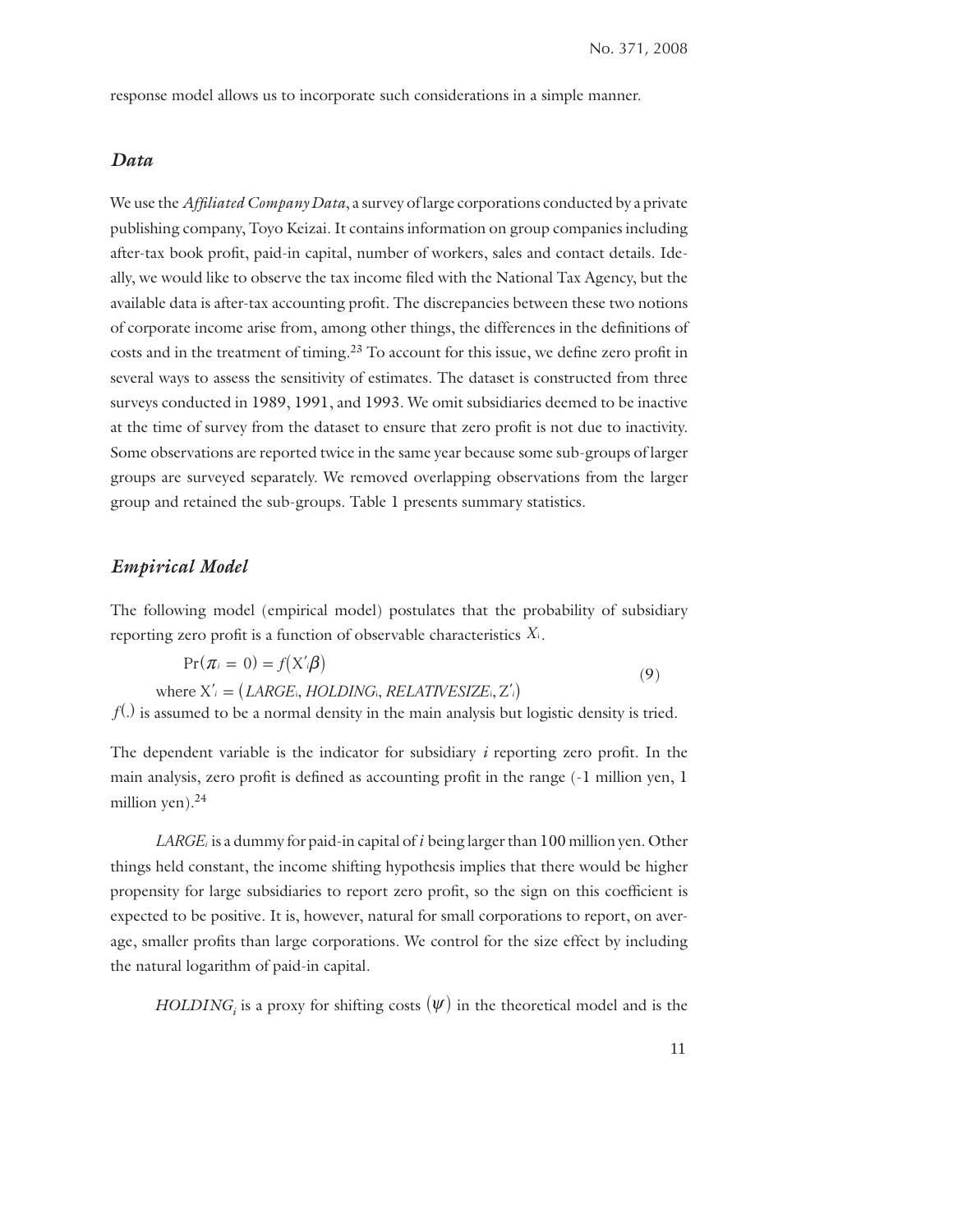#### **Table 1: Summary Statistics**

| Variable            | Subsidiaries of<br><b>F&amp;I</b> Parents | Subsidiaries of<br>non-F&I Parents | ALL<br>Subsidiaries |
|---------------------|-------------------------------------------|------------------------------------|---------------------|
| PROFIT [mil. Yen]   | 61.1                                      | 81.6                               | 79.7                |
|                     | (472.2)                                   | (978.8)                            | (944.3)             |
| HOLDING [%]         | 42.5                                      | 74.4                               | 71.5                |
|                     | (45)                                      | (29.1)                             | (32.2)              |
| <b>RELATIVESIZE</b> | 0.013                                     | 0.028                              | 0.026               |
|                     | (0.038)                                   | (0.052)                            | (0.051)             |
| $AGE$ [month]       | 138.2                                     | 234.5                              | 225.9               |
|                     | (123)                                     | (170.4)                            | (168.9)             |
| ln(paid-in capital) | 233.6                                     | 292.9                              | 287.5               |
|                     | (1162.9)                                  | (6164.8)                           | (5890.5)            |
| ZEROPROFIT          | 0.132                                     | 0.07                               | 0.076               |
| LARGE               | 0.187                                     | 0.22                               | 0.217               |
| <b>SAME ADDRESS</b> | 0.207                                     | 0.115                              | 0.123               |
| <b>SAMEREP</b>      | 0.135                                     | 0.19                               | 0.185               |
| N                   | 3,008                                     | 30,322                             | 33,340              |

Notes: Standard deviations are in parentheses. "F&I" refers to financial and insurance. ZEROPROFIT is the indicator for reported profit in the range of  $(-1, 1)$ . SAMEREP is the indicator for subsidiaries that share same company representative with another

per cent of voting stock held within a group, or the sum of voting stock held directly by its parent and indirectly by other members. Intuitively, we would expect that the tight control would facilitate financial arrangements to shift income and to share the benefit of tax savings. Under the theory the propensity to report zero profi t is expected to be higher for tightly controlled corporations, especially those that are also large. The sign on the coefficients on *HOLDING* and the interaction term of *LARGE* and *HOLDING* is expected to be positive.

 One concern with measuring control with the reported level of stock holding is window dressing; a parent may artificially keep the stock holding of certain members below the statutory limit for reporting consolidated financial statement to enhance its appearance.<sup>25</sup>

Table 2 reports the level of holding by industry classification of parent. In most industries, the mean holding level is around 70 per cent; for financial and insurance parents, the mean is apparently low and the standard deviation is high, reflecting Article 11 of the Antitrust Regulation. Prior to the reforms of 1997, the law restricted banks from holding more than a 5 per cent stake in other companies in principle. The upper limit for insurance corporations was 10 per cent. However, there are exceptions to this principle; upon approval banks and insurance corporations may hold wholly-owned subsidiaries, generally in activities integrated with the operation of parents, such as ATM machine maintenance, personnel service, maintenance of branch buildings, and bank logistics.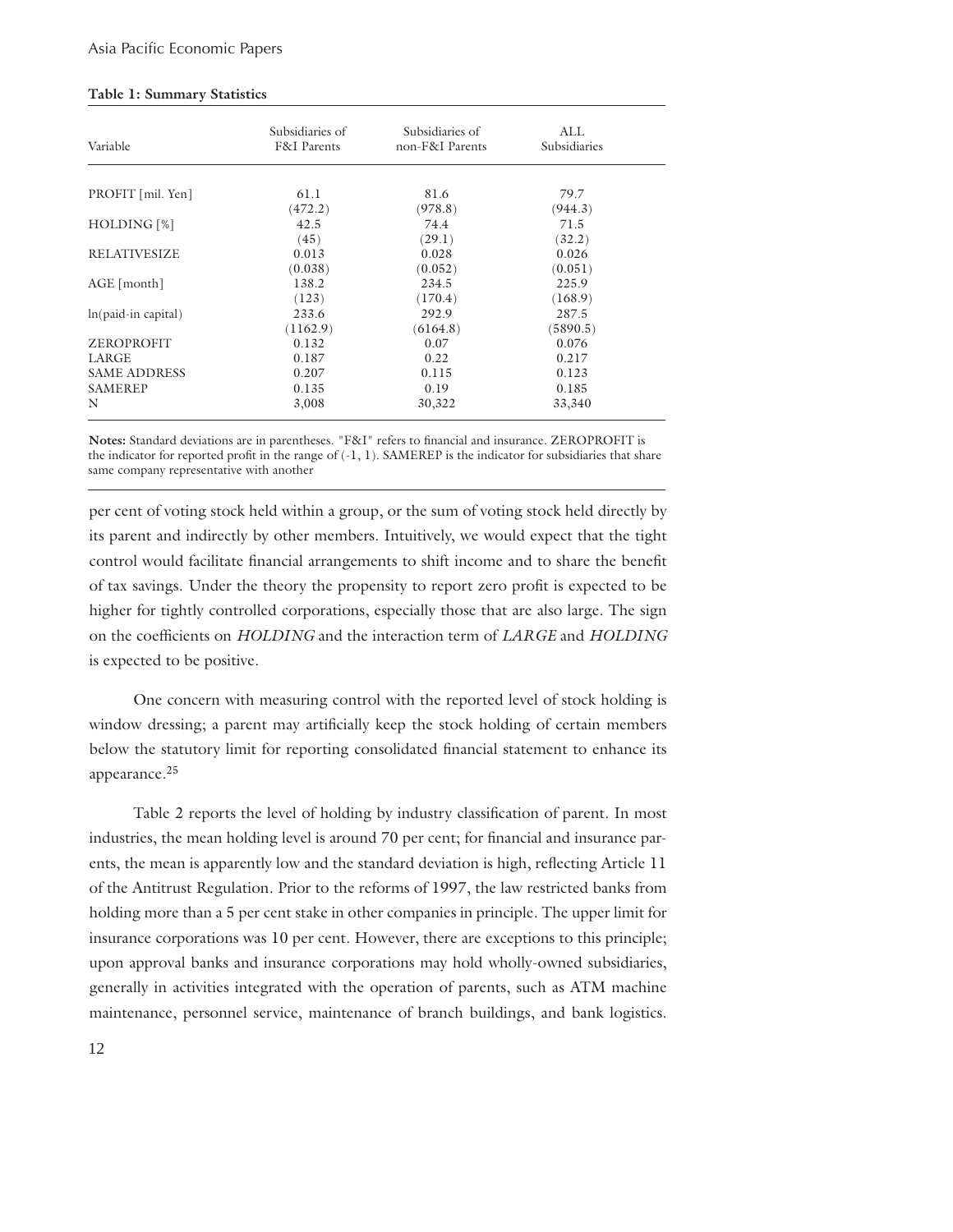Many subsidiaries that conduct periphery activities, such as leasing, investments advising, and credit card operation, have holding levels as high as the law allows.

| Industry Classification of Parent Company      | Average | Std.Dev. | N      |
|------------------------------------------------|---------|----------|--------|
| Telecomm., Newspaper, Publishing, Broadcasting | 82.5    | 25.7     | 165    |
| Agriculture and Fishery                        | 81.9    | 22.4     | 186    |
| Communication Equipment                        | 81.4    | 264      | 515    |
| Precision Instruments                          | 80.8    | 26.2     | 463    |
| Paper, Pulp and Allied Products                | 80.4    | 25.6     | 347    |
| Retail                                         | 80.0    | 27.6     | 1,688  |
| Petroleum and Coal Products                    | 79.3    | 26.7     | 303    |
| Real Estate                                    | 78.9    | 28.5     | 566    |
| <b>Food Products</b>                           | 78.6    | 27.6     | 1,526  |
| Nonferrous Metal Products                      | 78.2    | 27.5     | 686    |
| <b>Textile Mill Products</b>                   | 78.0    | 25.6     | 210    |
| Textile                                        | 77.8    | 28.0     | 1,171  |
| Pharmaceuticals                                | 76.4    | 29.5     | 441    |
| Wholesale                                      | 76.2    | 28.4     | 3,178  |
| Machinery and Equipment                        | 76.1    | 29.0     | 851    |
| Electrical and Electronic Equipment            | 76.1    | 29.0     | 851    |
| <b>Rubber Products</b>                         | 75.2    | 26.3     | 155    |
| Service                                        | 73.6    | 29.8     | 1,174  |
| Land Transportation                            | 73.0    | 31.0     | 2,192  |
| Miscellaneous Manufacturing Industries         | 72.9    | 28.6     | 930    |
| Chemical Manufacturing                         | 71.9    | 28.3     | 2,519  |
| Stone, Clay, Glass, and Concrete Products      | 71.2    | 30.5     | 825    |
| Transportation Equipment                       | 71.1    | 29.7     | 1,744  |
| Electric and Gas                               | 70.3    | 29.1     | 560    |
| Construction                                   | 70.2    | 30.0     | 2,812  |
| Metal Products                                 | 69.7    | 29.0     | 851    |
| Water Transportation                           | 68.1    | 30.1     | 2,192  |
| Iron and Steel Industries                      | 67.9    | 29.9     | 885    |
| Other                                          | 66.7    | 21.0     | 10     |
| Warehousing and Other Transportation           | 66.5    | 30.7     | 726    |
| Air Transportation                             | 54.6    | 28.5     | 239    |
| Financial and Insurance                        | 43.0    | 45.1     | 3,131  |
| All Industries                                 | 71.6    | 32.2     | 34,887 |

Table 2: The percentage of voting shares by industry classification of parent

 The standard solution for measurement issues in a linear regression is the instrumental variable estimation. But the model is non-linear and we can not apply the solution even if valid instruments are available (Hauseman 2001). In the absence of a clearly established solution, we consider additional variables that would capture shifting costs: *SAMEADD<sub>i</sub>* is the indicator for the subsidiary that shares an address with another group member; *SAMEREP<sub>i</sub>* is the indicator for the company representative of the subsidiary also being the head of some other group company.

 In principle, the true amount of loss is not observable, so that the average size of corporations  $(|y_2|/ \bar{y})$  is also not observable. *RELATIVESIZE<sub>i</sub>* is a proxy for this variable and is defined as the percentage of total group sales accounted for by subsidiary *i*. We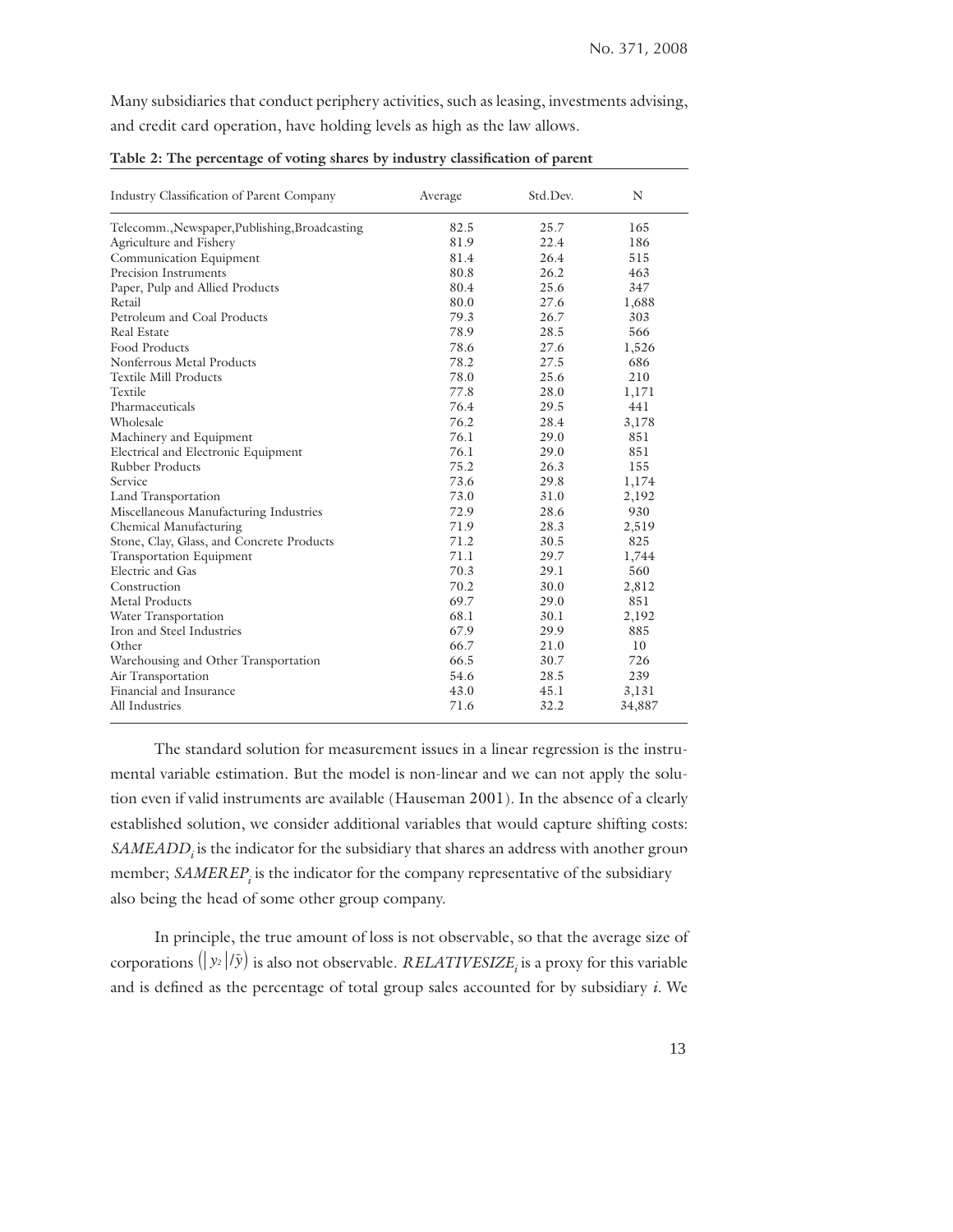would expect it is less likely for subsidiaries that are large relative to other group members to report zero profit. The model suggests that tax rates affect tax incentives but there is little variation in tax rates over the sample period.

Control variables  $(Z)$  include age of the company in months, natural logarithm of paid-in capital, a dummy for a public company, industry dummies, eight geographic region dummies and time dummies. Parent industry dummies are also included for the regression except on the sub-sample of the financial and insurance industry.

#### **Analysis**

#### *Baseline specifi cation*

The marginal effects estimated with the baseline probit model is presented in Columns 1 through 3 in Table 3 for the sample that pools all sectors.26

|                            | (1)        | (2)        | (3)        | (4)        | (5)        |
|----------------------------|------------|------------|------------|------------|------------|
|                            | pooled     | pooled     | pooled     | Non F&I    | F&I        |
| $LARGE = 1$                | $-0.045**$ | $0.047**$  | $0.042**$  | $0.031**$  | $0.147**$  |
|                            | (0.003)    | (0.007)    | (0.006)    | (0.006)    | (0.036)    |
| <b>HOLDING</b>             | $0.030**$  | $0.016**$  | $0.017**$  | $-0.008*$  | $0.096**$  |
|                            | (0.004)    | (0.004)    | (0.004)    | (0.004)    | (0.013)    |
| <b>RELSIZE</b>             | $-0.974**$ | $-0.496**$ | $-0.377**$ | $-0.392**$ | $-0.225$   |
|                            | (0.130)    | (0.092)    | (0.082)    | (0.082)    | (0.379)    |
| AGE                        |            | $-0.270**$ | $-0.240**$ | $-0.205**$ | $-0.783**$ |
|                            |            | (0.020)    | (0.019)    | (0.020)    | (0.105)    |
| AGE SQ                     |            | $0.244**$  | $0.203**$  | $0.152**$  | $0.879**$  |
|                            |            | (0.028)    | (0.027)    | (0.028)    | (0.189)    |
| <b>PUBLIC</b>              |            | $-0.033*$  | $-0.029+$  |            | 0.324      |
|                            |            | (0.017)    | (0.016)    |            | (0.225)    |
| LN(PCAP)                   |            | $-0.029**$ | $-0.027**$ | $-0.023**$ | $-0.057**$ |
|                            |            | (0.001)    | (0.001)    | (0.001)    | (0.005)    |
| <b>YEAR1990</b>            |            |            | $-0.008**$ | $-0.011**$ | 0.017      |
|                            |            |            | (0.003)    | (0.003)    | (0.012)    |
| <b>YEAR1992</b>            |            |            | $0.010**$  | $0.007*$   | $0.036**$  |
|                            |            |            | (0.003)    | (0.003)    | (0.013)    |
|                            |            |            |            |            |            |
| <i><b>Observations</b></i> | 33340      | 33340      | 33340      | 30332      | 3008       |
| Pseudo R-squared           | 0.05       | 0.11       | 0.14       | 0.12       | 0.31       |

**Table 3: Baseline probit model**

Robust standard errors in parentheses

+ significant at 10%; \* significant at 5%; \*\* significant at 1%

Column 3-5 include dummies for own industry, headquarter location, and a constant.

Column 3 and 4 also includes parent industry dummies.

PUBLIC is ommitted in non F&I subsample because all public corporations reported non-zero profits.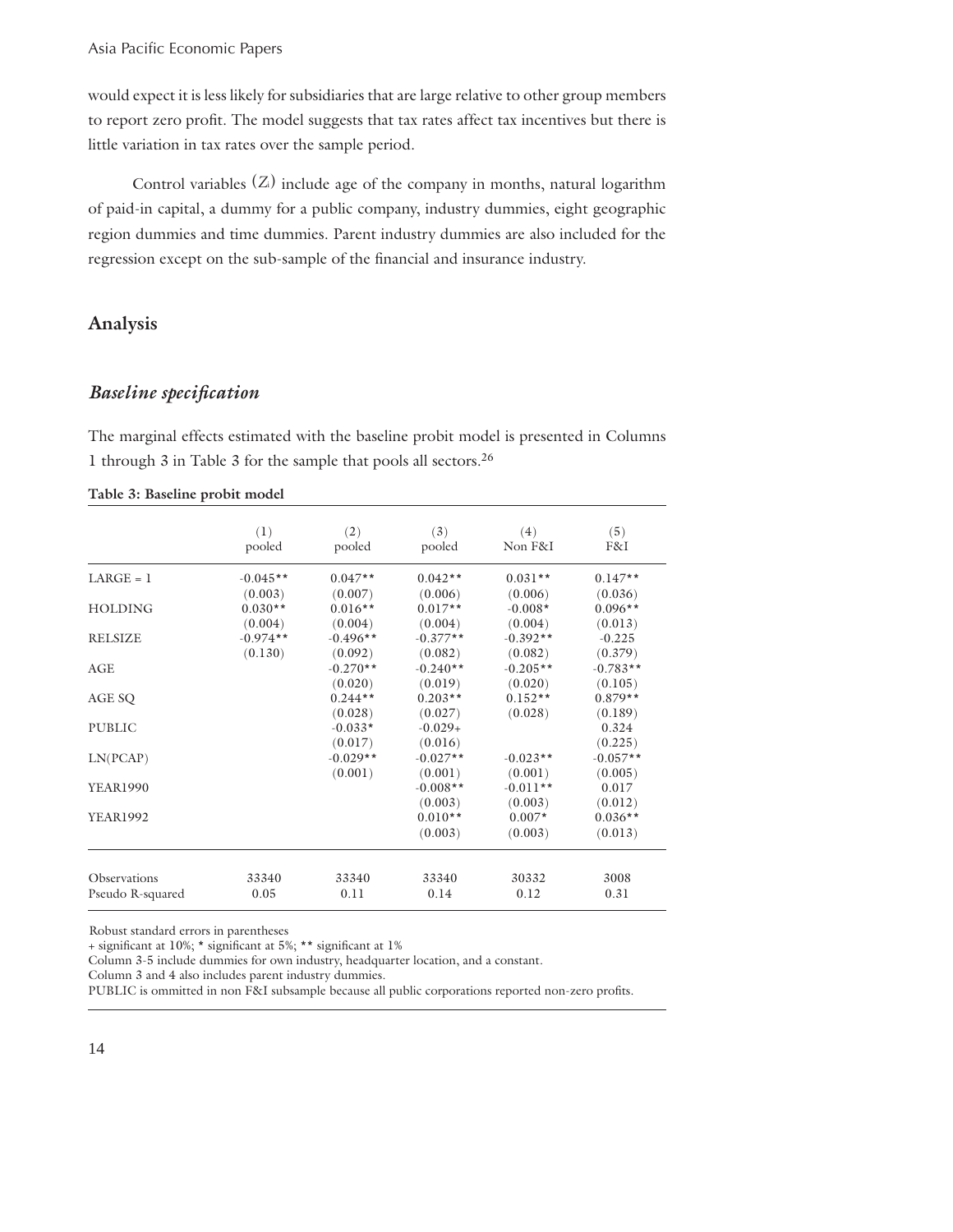Without controlling for corporate size in the regression, the coefficient on *LARGE* is negative as shown in Column 1. This is as expected: corporations would not likely to become large unless they are successful. A control variable for the size—a natural log of paid-in capital (*PCAP*)—turns the coefficient to positive and significant (Column 2), a pattern consistent with the income shifting hypothesis. The signs of coefficients on *HOLDING* and *RELATIVESIZE* are consistent with the income shifting hypothesis and are significant. The pattern is robust to inclusion of a host of control variables including time dummies, dummy for publicly-listed corporations, own industry dummies, parent industry dummies, and region dummies (Column 3). The positive coefficient on Year 1992 dummy reflects the onset of recession after the collapse of the bubble economy. The significantly negative coefficient on the public corporation dummy reflects the stringent criteria for being listed on the stock exchange, but it may in part capture the disincentive to reduce profits artificially out of the concern about market valuation.

 Since the Antitrust Regulation places stronger restriction on group formation by the financial/insurance parents, the sample has been split (Column  $4-5$ ). The coefficient on in the financial/insurance is three times as large as in the other sectors, being consistent with the conjecture that the tighter restriction on mergers renders income shifting attractive in the sector. The industry differences in profitability alone would not explain this finding, since the likelihood of zero-profit reporting is relative to another group of firms in the same sector.

Note that the coefficient on *HOLDING* is negative and significant for the other sectors (Column 4). Though this result is inconsistent with the income shifting hypothesis, given the lower standard deviation on *HOLDING* for the other sectors—29 as compared to 45 percentage points in the financial/insurance— it is possible that the low holding may not accurately reflect the degree of control in other sectors. For the financial/insurance sector, where the five per cent rule puts exogenous restriction on the level of intra-group shareholding, the coefficient on *HOLDING* is positive and significant. Overall, the results of the baseline estimation are largely consistent with the income shifting hypothesis.

#### *Extensions*

Table 4 includes additional proxy for shifting costs: dummies for the subsidiary that shares headquarter address and company representative with another group member. The result on the pooled sample shows that both indicators are positive and significant (Column 1), but the strength of the relationship is somewhat sensitive to the sample specification, especially with regard to the coefficient on the shared headquarter (Columns 3 and 5). Part of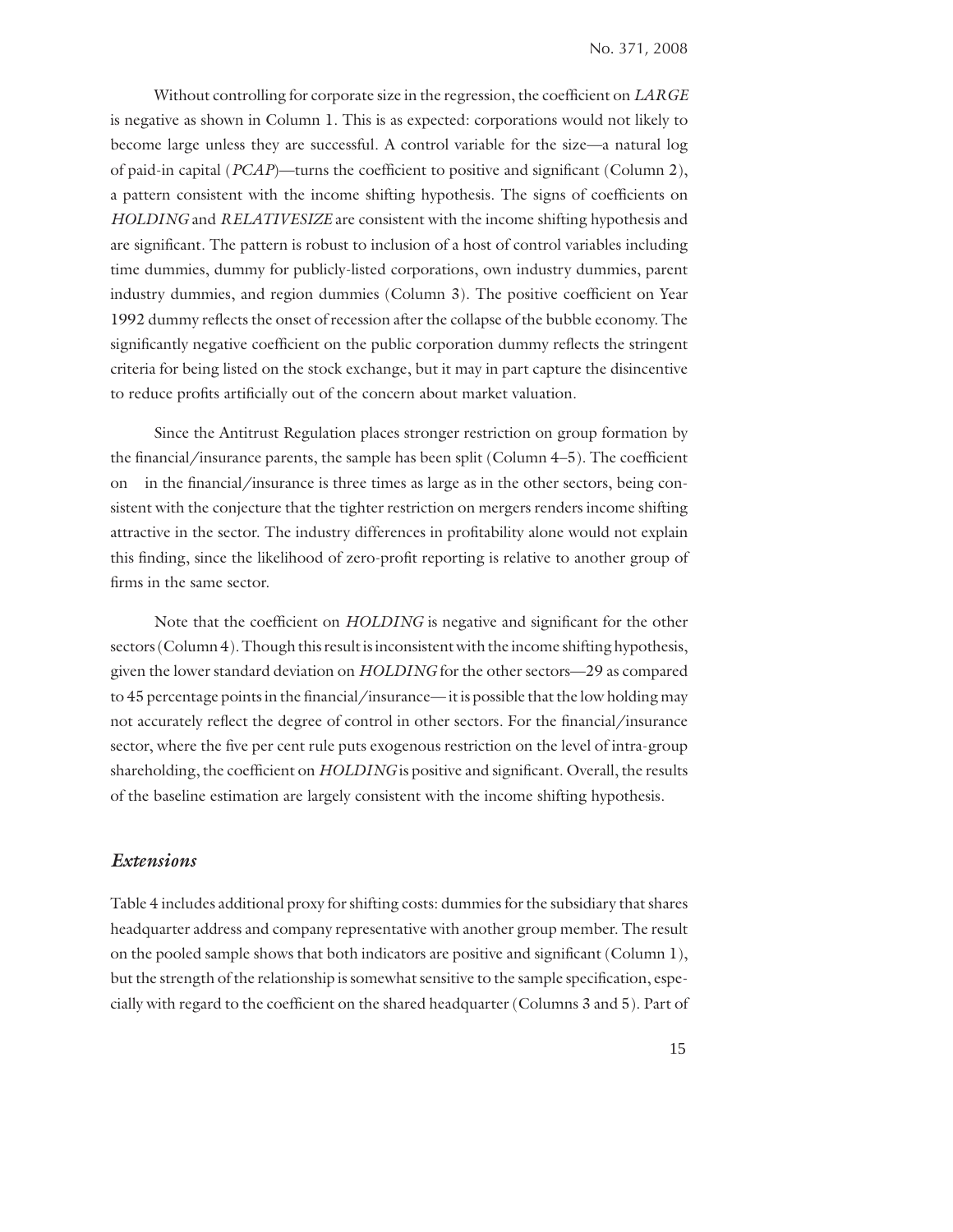#### Asia Pacific Economic Papers

the reason may be that in the financial/insurance, after controlling for *HOLDING*, these variables have no explanatory power. Interaction terms with the proxy for shifting costs and *LARGE* are generally positive but not significant, indicating that large subsidiaries with low shifting costs are not significantly more likely to report zero profit.

|                     | (1)<br>pooled | (2)<br>pooled | (3)<br>Non F&I | (4)<br>Non F&I | (5)<br>F&I | (6)<br>F&I |
|---------------------|---------------|---------------|----------------|----------------|------------|------------|
| $LARGE = 1$         | $0.042**$     | $0.032**$     | $0.030**$      | $0.022 +$      | $0.147**$  | $0.125**$  |
|                     | (0.006)       | (0.011)       | (0.006)        | (0.013)        | (0.036)    | (0.042)    |
| <b>HOLDING</b>      | $0.014**$     | $0.013**$     | $-0.010*$      | $-0.010*$      | $0.092**$  | $0.090**$  |
|                     | (0.004)       | (0.004)       | (0.004)        | (0.004)        | (0.013)    | (0.013)    |
| <b>OFFICE SHARE</b> | $0.008*$      | $0.008*$      | 0.003          | 0.003          | 0.017      | 0.013      |
|                     | (0.003)       | (0.004)       | (0.004)        | (0.004)        | (0.011)    | (0.011)    |
| <b>SAME HEAD</b>    | $0.012**$     | $0.011**$     | $0.011**$      | $0.010**$      | 0.006      | 0.004      |
|                     | (0.003)       | (0.003)       | (0.003)        | (0.003)        | (0.014)    | (0.014)    |
| <b>RELSIZE</b>      | $-0.387**$    | $-0.388**$    | $-0.399**$     | $-0.400**$     | $-0.209$   | $-0.202$   |
|                     | (0.082)       | (0.082)       | (0.083)        | (0.083)        | (0.374)    | (0.361)    |
| <b>AGE</b>          | $-0.235**$    | $-0.235**$    | $-0.202**$     | $-0.202**$     | $-0.767**$ | $-0.769**$ |
|                     | (0.019)       | (0.019)       | (0.020)        | (0.020)        | (0.108)    | (0.106)    |
| AGE SQ              | $0.201**$     | $0.202**$     | $0.151**$      | $0.152**$      | $0.859**$  | $0.866**$  |
|                     | (0.027)       | (0.027)       | (0.028)        | (0.028)        | (0.195)    | (0.191)    |
| <b>PUBLIC</b>       | $-0.029+$     | $-0.028$      |                |                | 0.326      | 0.344      |
|                     | (0.016)       | (0.017)       |                |                | (0.224)    | (0.224)    |
| LN(PCAP)            | $-0.027**$    | $-0.027**$    | $-0.023**$     | $-0.023**$     | $-0.056**$ | $-0.056**$ |
|                     | (0.001)       | (0.001)       | (0.001)        | (0.001)        | (0.005)    | (0.005)    |
| <b>YEAR1990</b>     | $-0.009**$    | $-0.009**$    | $-0.011**$     | $-0.011**$     | 0.016      | 0.017      |
|                     | (0.003)       | (0.003)       | (0.003)        | (0.003)        | (0.012)    | (0.012)    |
| <b>YEAR1992</b>     | $0.009**$     | $0.009**$     | $0.006*$       | $0.006*$       | $0.035**$  | $0.036**$  |
|                     | (0.003)       | (0.003)       | (0.003)        | (0.003)        | (0.013)    | (0.013)    |
| <b>LXH</b>          |               | 0.008         |                | 0.006          |            | 0.009      |
|                     |               | (0.011)       |                | (0.013)        |            | (0.047)    |
| LXadd               |               | $-0.001$      |                | 0.000          |            | 0.073      |
|                     |               | (0.012)       |                | (0.012)        |            | (0.091)    |
| LXrep               |               | 0.011         |                | 0.011          |            | 0.033      |
|                     |               | (0.011)       |                | (0.011)        |            | (0.080)    |
| Observations        | 33340         | 33340         | 30332          | 30332          | 3008       | 3008       |
| Pseudo R-squared    | 0.14          | 0.14          | 0.12           | 0.12           | 0.31       | 0.31       |

Robust standard errors in parentheses

+ significant at 10%; \* significant at 5%; \*\* significant at 1%

All regression include dummies for own industry, headquarter location, and a constant.

Except F&I sectors, parents' industry dummies are included.

PUBLIC is ommitted in non F&I sub-sample because all public corporations reported non-zero profits.

 The tax penalty, and thus the tax incentive to shift income, arises only when some group members are making losses while others are making profit. Our study so far used a sample that includes all observations regardless of the overall profitability of the group. Since the incentives to shift income would be more pressing for groups in which the profitability varies among members, we have tried excluding observations from profitable groups to check sensitivity. Here, a group is defined to be profitable if x per cent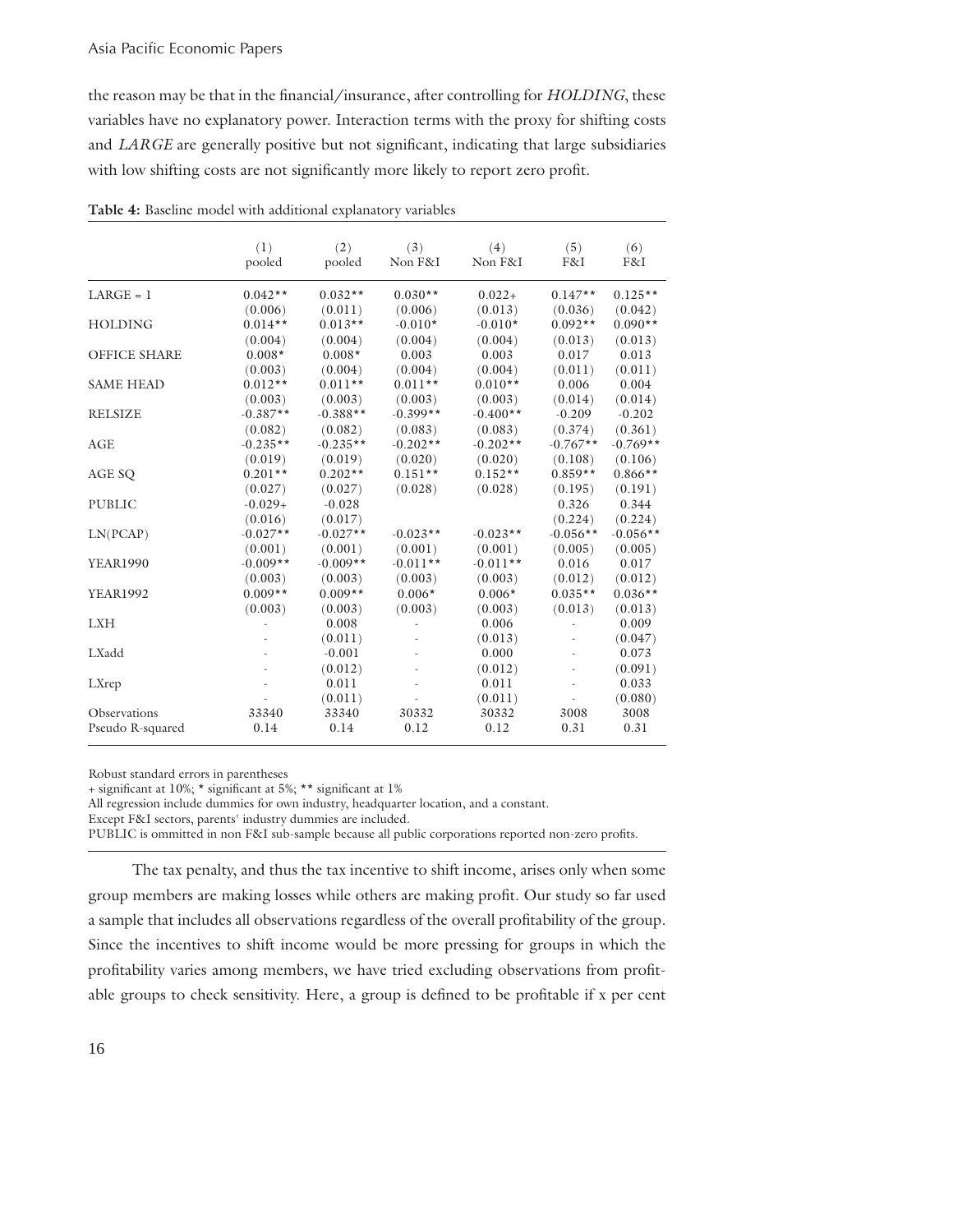of group members reports positive profit in the respective year, so that the profitability is based on the unweighted count of group members. The cut-off percentages we have tried are 100, 90, 80 and 70 per cent. The sample is based on all sectors as it is generally representative of the sub-sample.

 By excluding such observations, we would expect to observe a stronger correlation between the explanatory variables and the incidence of zero-profit reporting for the tax reason, provided that the excluded observations are sufficiently similar to included observations. If, for instance, the fraction of large corporations in excluded observations is greater, the coefficient on *LARGE* from the remaining sample mechanically increases since excluded large-corporations would mostly be reporting non-zero profit. Thus, caution is required in interpretation.

 Table 5 presents the results. Column 1 reproduces the baseline result excluding 3,103 observations that are in groups where some group member did not report profit. Column 2 excludes 4,828 observations in groups with all members reporting profits.

|                     | (1)<br>balanced | (2)<br>[ , 1) | (3)<br>$[ , 9)$ | (4)<br>$\left[ 0, 8 \right)$ | (5)<br>[ , 7) |
|---------------------|-----------------|---------------|-----------------|------------------------------|---------------|
|                     |                 |               |                 |                              |               |
| $LARGE = 1$         | $0.046**$       | $0.054**$     | $0.055**$       | $0.072**$                    | $0.076**$     |
|                     | (0.007)         | (0.009)       | (0.010)         | (0.013)                      | (0.017)       |
| <b>HOLDING</b>      | $0.012**$       | $0.015**$     | $0.018**$       | $0.022**$                    | $0.033**$     |
|                     | (0.004)         | (0.005)       | (0.005)         | (0.007)                      | (0.010)       |
| <b>OFFICE SHARE</b> | $0.010*$        | $0.018**$     | $0.017**$       | $0.021**$                    | $0.025*$      |
|                     | (0.004)         | (0.005)       | (0.005)         | (0.007)                      | (0.010)       |
| <b>SAME HEAD</b>    | $0.013**$       | $0.015**$     | $0.015**$       | $0.021**$                    | $0.028**$     |
|                     | (0.003)         | (0.004)       | (0.004)         | (0.006)                      | (0.008)       |
| <b>RELSIZE</b>      | $-0.370**$      | $-0.323**$    | $-0.356**$      | $-0.442**$                   | $-0.510**$    |
|                     | (0.047)         | (0.059)       | (0.063)         | (0.083)                      | (0.110)       |
| AGE                 | $-0.220**$      | $-0.253**$    | $-0.266**$      | $-0.322**$                   | $-0.314**$    |
|                     | (0.021)         | (0.026)       | (0.029)         | (0.039)                      | (0.054)       |
| AGE SQ              | $0.176**$       | $0.193**$     | $0.199**$       | $0.241**$                    | $0.212*$      |
|                     | (0.034)         | (0.042)       | (0.047)         | (0.064)                      | (0.089)       |
| LN(PCAP)            | $-0.029**$      | $-0.036**$    | $-0.039**$      | $-0.047**$                   | $-0.054**$    |
|                     | (0.001)         | (0.001)       | (0.002)         | (0.002)                      | (0.003)       |
| <b>YEAR1990</b>     | $-0.000$        | $-0.003$      | $-0.003$        | $-0.007$                     | $-0.020*$     |
|                     | (0.003)         | (0.004)       | (0.004)         | (0.006)                      | (0.009)       |
| <b>YEAR1992</b>     | $0.020**$       | $0.016**$     | $0.014**$       | 0.005                        | $-0.011$      |
|                     | (0.003)         | (0.004)       | (0.004)         | (0.006)                      | (0.008)       |
| <b>Observations</b> | 30237           | 25409         | 23210           | 15918                        | 10673         |
| Pseudo R-squared    | 0.14            | 0.14          | 0.14            | 0.14                         | 0.16          |
| Fraction LARGE =1   | 0.188           | 0.188         | 0.187           | 0.178                        | 0.171         |
|                     |                 |               |                 |                              |               |

Table 5: Exclusion of profitable groups

Standard errors in parentheses

+ significant at  $10\%$ ; \* significant at 5%; \*\* significant at 1%

All regression include dummies for own industry, parents' industry, headquarter location, and a constant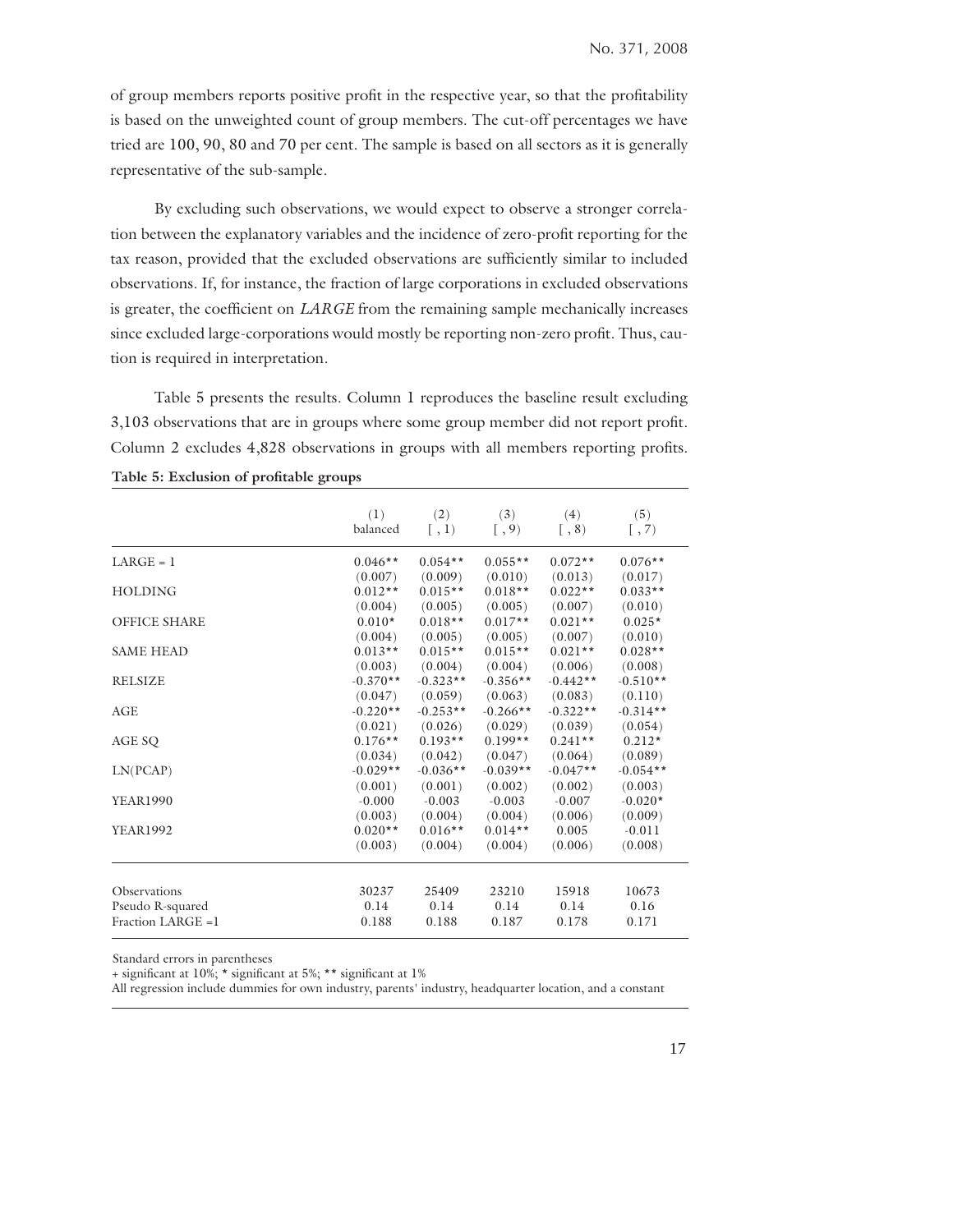The coefficient on *LARGE* increases by 0.08 as expected under the hypothesis. Since the fraction of large corporations is identical to three decimal points, it is likely that not all of the increase is attributable to the mechanical effects, but rather, attributable to tax incentives. The subsequent restrictions on the sample also increase the coefficient (Columns 3–5), but it is difficult to attribute to the tax incentives as the fraction of large corporations decreases. Cautions are required in interpreting these results, but at the least, Table 5 shows that the results are qualitatively robust to excluding samples that would have smaller tax incentives.

#### *Robustness check*

As noted earlier, the available data is on book income rather than tax income. To check the sensitivity to the definition of profit, we tried alternative specifications of the dependent variable under different assumptions about the reporting discrepancy. The first specification assumes that the tax profit of zero corresponds to a range of book profit around zero, thereby zero profit is defined to be a range of  $(-2, 2)$  million yen. The second specification assumes that tax incomes are systematically smaller than book incomes, and the range for book profit coded as zero profit is  $(-1, 3)$ .<sup>27</sup> Columns 1 and 2 of Table 6 shows that estimates are qualitatively unchanged, suggesting that the discrepancy between the two concepts is unlikely to be a serious concern.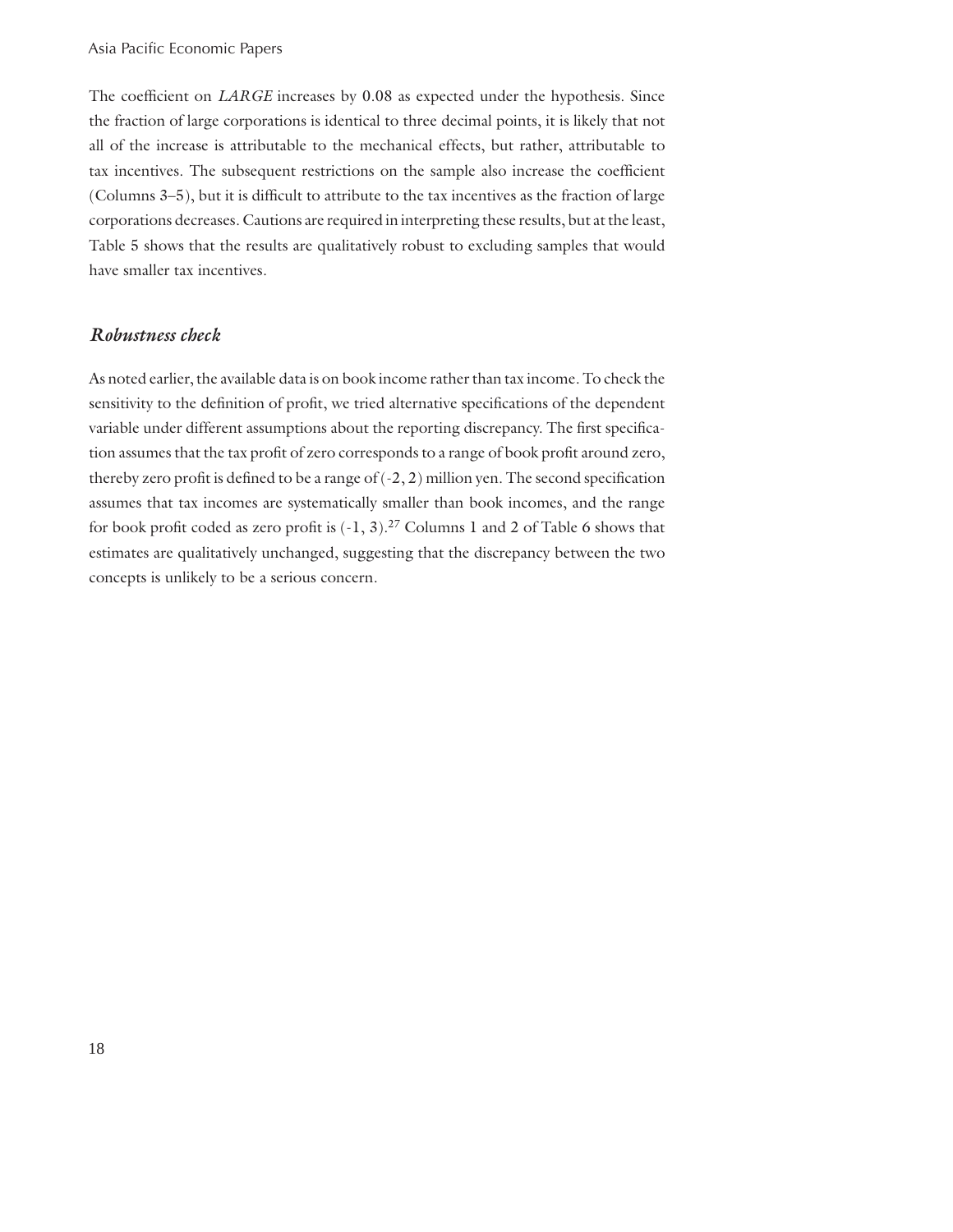|                     | (1)                  | (2)                  | (3)                   | (4)                   | (5)                   | (6)                   |
|---------------------|----------------------|----------------------|-----------------------|-----------------------|-----------------------|-----------------------|
|                     | <b>PROFIT1</b>       | PROFIT2              | <b>NON F&amp;I</b>    | <b>NON F&amp;I</b>    | F&I                   | F&I                   |
| $LARGE = 1$         | $0.054**$            | $0.059**$            | $0.025**$             | $0.025**$             | $0.048*$              | $0.048*$              |
|                     | (0.008)              | (0.009)              | (0.006)               | (0.006)               | (0.023)               | (0.024)               |
| <b>HOLDING</b>      | $0.017**$<br>(0.005) | $0.017**$<br>(0.006) |                       |                       |                       |                       |
| <b>OFFICE SHARE</b> | $0.018**$            | $0.029**$            | $-0.005$              | $-0.005$              | $-0.001$              | $-0.001$              |
|                     | (0.005)              | (0.006)              | (0.003)               | (0.003)               | (0.008)               | (0.008)               |
| <b>SAME HEAD</b>    | $0.014**$            | $0.010*$             | 0.003                 | 0.003                 | $-0.014$              | $-0.014$              |
|                     | (0.004)              | (0.005)              | (0.003)               | (0.003)               | (0.010)               | (0.010)               |
| <b>RELSIZE</b>      | $-0.762**$           | $-0.761**$           | $-0.018$              | $-0.017$              | $0.431**$             | $0.424**$             |
|                     | (0.109)              | (0.108)              | (0.048)               | (0.048)               | (0.108)               | (0.110)               |
| AGE                 | $-0.378**$           | $-0.410**$           | $-0.090**$            | $-0.089**$            | $-0.337**$            | $-0.337**$            |
|                     | (0.027)              | (0.031)              | (0.019)               | (0.019)               | (0.106)               | (0.106)               |
| AGE SQ              | $0.324**$            | $0.326**$            | 0.046                 | 0.046                 | $0.365+$              | $0.365+$              |
|                     | (0.038)              | (0.046)              | (0.030)               | (0.030)               | (0.208)               | (0.208)               |
| <b>PUBLIC</b>       | $-0.038$<br>(0.029)  | $-0.039$<br>(0.033)  |                       |                       | 0.319<br>(0.216)      | 0.374<br>(0.244)      |
| LN(PCAP)            | $-0.051**$           | $-0.064**$           | $-0.008**$            | $-0.008**$            | $-0.022**$            | $-0.022**$            |
|                     | (0.002)              | (0.002)              | (0.001)               | (0.001)               | (0.004)               | (0.004)               |
| <b>YEAR1990</b>     | $-0.012**$           | $-0.013**$           | $-0.011**$            | $-0.011**$            | 0.016                 | 0.016                 |
|                     | (0.004)              | (0.004)              | (0.003)               | (0.003)               | (0.010)               | (0.010)               |
| <b>YEAR1992</b>     | $0.010*$             | $0.011*$             | $0.005*$              | $0.005*$              | $0.019+$              | $0.019+$              |
|                     | (0.004)              | (0.005)              | (0.003)               | (0.003)               | (0.011)               | (0.011)               |
| LN(SALES)           |                      |                      | $-0.021**$<br>(0.001) | $-0.021**$<br>(0.001) | $-0.032**$<br>(0.004) | $-0.032**$<br>(0.004) |
| LN(WORKER)          |                      |                      | 0.001<br>(0.001)      | 0.001<br>(0.001)      | $0.008*$<br>(0.003)   | $0.008*$<br>(0.003)   |
| q100                |                      |                      |                       | $-0.000$<br>(0.002)   |                       | $0.083**$<br>(0.014)  |
| q75                 |                      |                      | $-0.001$<br>(0.002)   |                       | $0.081**$<br>(0.014)  |                       |
| Observations        | 33340                | 33340                | 29348                 | 29348                 | 2880                  | 2880                  |
| Pseudo R-squared    | 0.15                 | 0.15                 | 0.16                  | 0.16                  | 0.28                  | 0.28                  |

Robust standard errors in parentheses

**Table 6: Specification tests** 

+ significant at 10%; \* significant at 5%; \*\* significant at 1%

All regressions include dummies for own industry, headquarter location, and a constant.

Parent's industry dummies are included except for F&I subsamples.

PUBLIC is ommitted in non F&I subsample because all public corporations reported non-zero profits. The range of zeroprofit for PROFIT1 and PROFIT2 is  $(-2,2)$  and  $(-1,3)$  respectively.

 In the main analysis, *HOLDING* enters linearly in the regression. To account for the possibility that income shifting involves subsidiaries with a certain minimum degree of control, two discrete specifications of this variable are tried. The first specification replaces *HOLDING* with the dummy variable for 75 per cent or more of voting shares being controlled by the group. The second specification uses the dummy for being wholly-owned subsidiary. Table 6 presents the result. For the financial/insurance sector, the estimated marginal effects on the holding variable are very similar between the specifications. It reflects the regulation that causes the variable to be close to discrete in the first place. For the sub-sample of other industries, the level of holding has no explanatory power.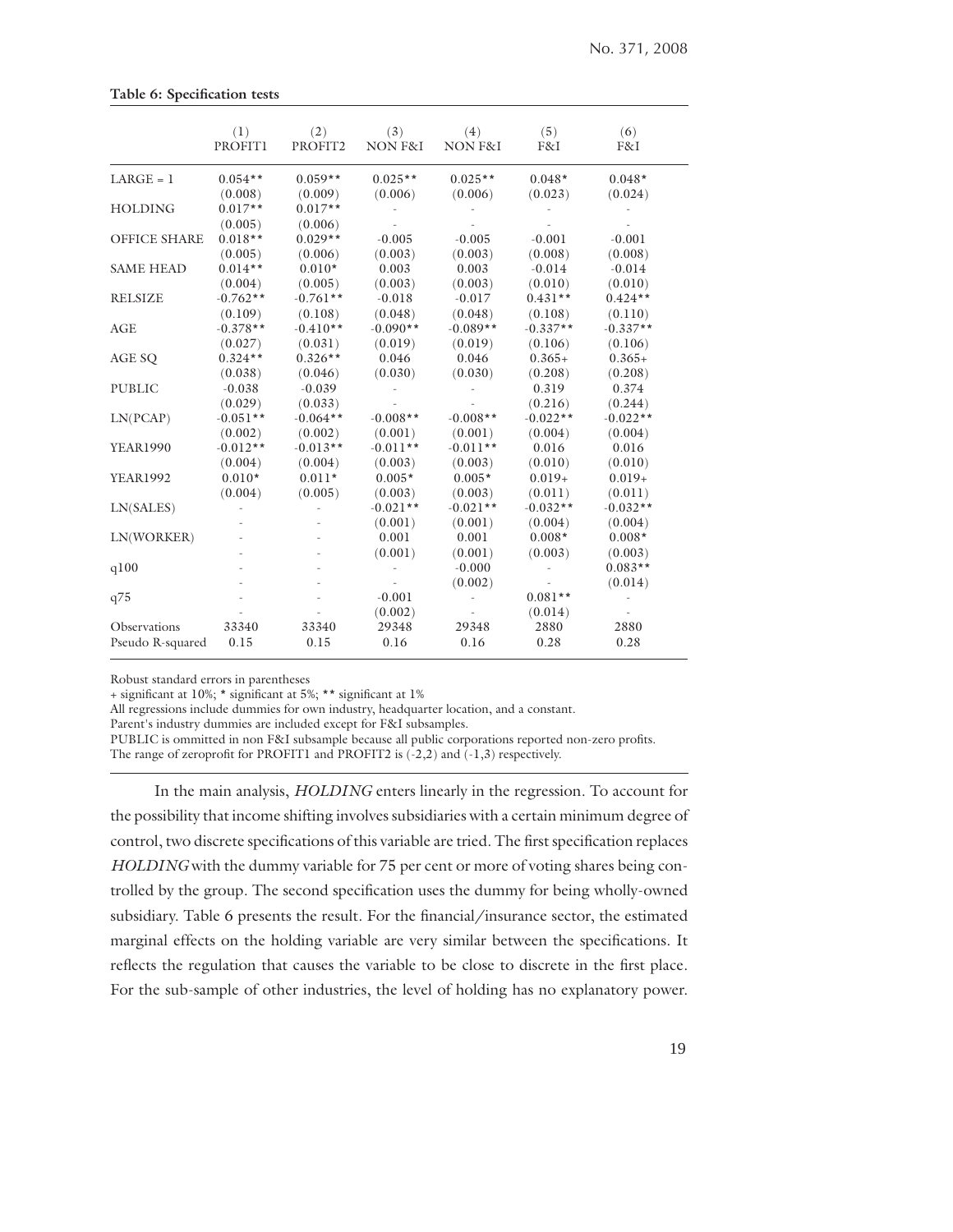In sum, the results regarding the level of *HOLDING* are generally not sensitive to the specification.

 Finally, the functional form of the size control poses a trade-off in the model specification choice. Since the identification of the tax effects on large corporation is based on a dummy variable for size exceeding the tax threshold, control variables based on under-

|                     | (1)        | (2)        | (3)        | (4)        |  |
|---------------------|------------|------------|------------|------------|--|
| $LARGE = 1$         | $0.036**$  | $0.027**$  | 0.008      | 0.005      |  |
|                     | (0.006)    | (0.006)    | (0.006)    | (0.005)    |  |
| <b>HOLDING</b>      | $0.011**$  | $0.015**$  | $0.012**$  | $0.015**$  |  |
|                     | (0.004)    | (0.004)    | (0.004)    | (0.004)    |  |
| <b>OFFICE SHARE</b> | 0.003      | $-0.002$   | 0.003      | $-0.003$   |  |
|                     | (0.003)    | (0.003)    | (0.003)    | (0.003)    |  |
| <b>SAME HEAD</b>    | $0.007*$   | 0.001      | $0.007*$   | 0.000      |  |
|                     | (0.003)    | (0.003)    | (0.003)    | (0.003)    |  |
| <b>RELSIZE</b>      | $-0.351**$ | 0.010      | $-0.363**$ | $-0.032$   |  |
|                     | (0.078)    | (0.046)    | (0.078)    | (0.048)    |  |
| <b>AGE</b>          | $-0.206**$ | $-0.105**$ | $-0.211**$ | $-0.111**$ |  |
|                     | (0.019)    | (0.019)    | (0.019)    | (0.019)    |  |
| AGE SQ              | $0.160**$  | $0.071*$   | $0.168**$  | $0.075*$   |  |
|                     | (0.027)    | (0.029)    | (0.027)    | (0.030)    |  |
| <b>PUBLIC</b>       | $-0.028+$  | $-0.021$   | $-0.041**$ | $-0.035**$ |  |
|                     | (0.016)    | (0.017)    | (0.006)    | (0.007)    |  |
| <b>YEAR1990</b>     | $-0.009**$ | $-0.008**$ | $-0.009**$ | $-0.009**$ |  |
|                     | (0.003)    | (0.003)    | (0.003)    | (0.003)    |  |
| <b>YEAR1992</b>     | $0.007*$   | $0.006*$   | $0.007*$   | $0.007*$   |  |
|                     | (0.003)    | (0.003)    | (0.003)    | (0.003)    |  |
| LN(PCAP)            | $-0.024**$ | $-0.010**$ | $-0.040**$ | $-0.023**$ |  |
|                     | (0.001)    | (0.001)    | (0.002)    | (0.002)    |  |
| LN(WORKER)          |            | $0.003*$   |            | 0.000      |  |
|                     |            | (0.001)    |            | (0.003)    |  |
| LN(SALES)           |            | $-0.023**$ |            | $-0.032**$ |  |
|                     |            | (0.001)    |            | (0.004)    |  |
| $LN(PCAP)$ SQ       |            |            | $0.003**$  | $0.002**$  |  |
|                     |            |            | (0.000)    | (0.000)    |  |
| LN(SALES)SQ         |            |            |            | $0.001*$   |  |
|                     |            |            |            | (0.000)    |  |
| LN(WORKER)SQ        |            |            |            | 0.000      |  |
|                     |            |            |            | (0.000)    |  |
| Observations        | 32228      | 32228      | 32228      | 32228      |  |
| Pseudo R-squared    | 0.12       | 0.16       | 0.13       | 0.17       |  |
|                     |            |            |            |            |  |

**Table 7: Flexible size controls**

Robust standard errors in parentheses

+ significant at 10%; \* significant at 5%; \*\* significant at 1%

All regressions include dummies for own industry, parent's industry, headquarter location, and a constant. The sample in this table omits 1,112 observations with missing information on workers and/or sales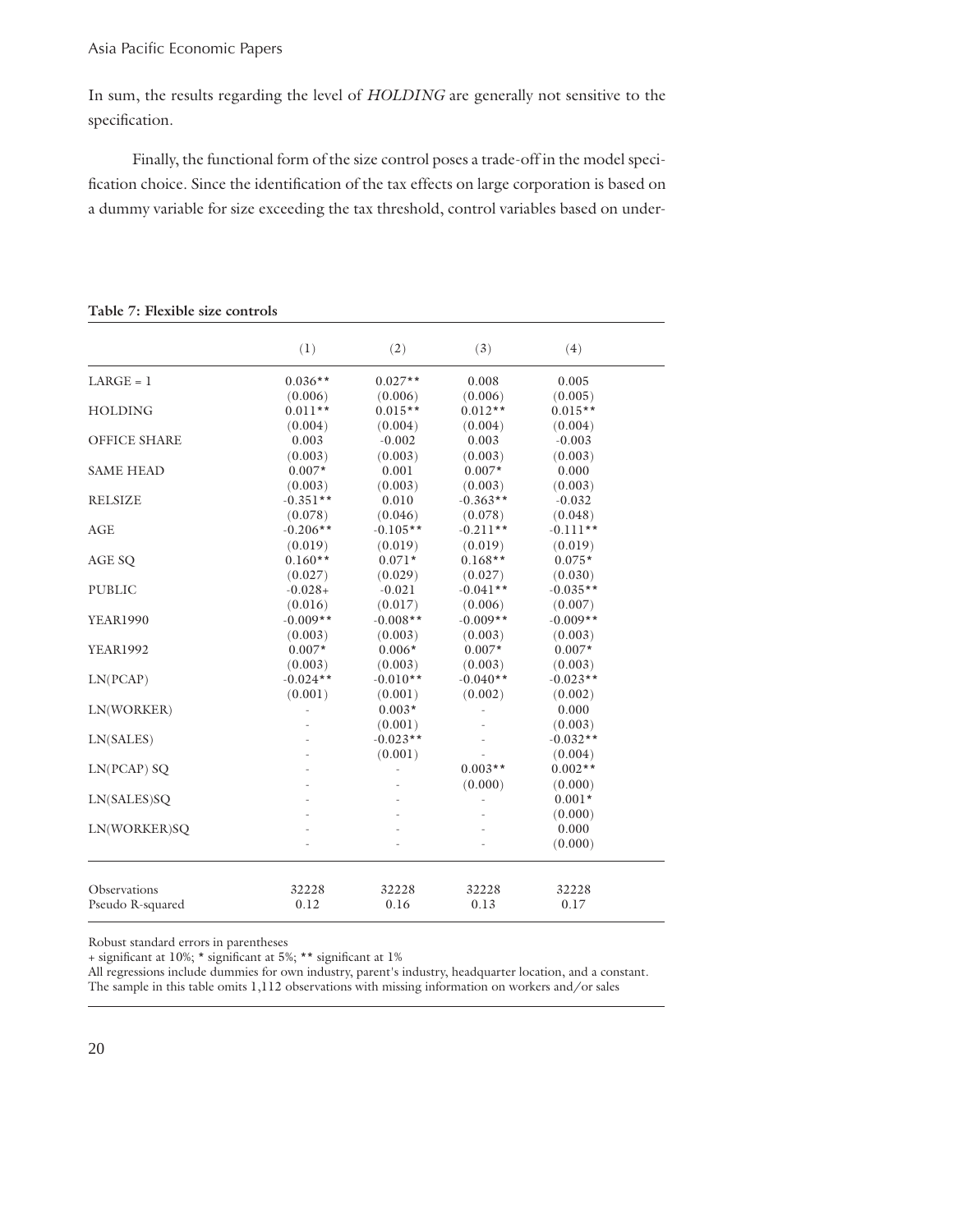lying (untransformed) size inevitably capture some of the effects of the taxes, especially when it is in a flexible form.<sup>28</sup> We think the log-linear specification is appropriate for the purpose of this study since the specification avoids attributing the tax effects to the average size-effects. Given the concern about specification errors, and to be conservative, we consider the estimates based on the log-linear specification as an upper bound and those based on flexible forms as a lower bound.

 As a basis for comparison, Column 1 of Table 7 presents the result of a baseline model with a sample that omits observations with missing information on the number of workers and/or sales. Column 2 includes in the regression the log of number of workers and log of sales as additional controls. The coefficient on *LARGE* is lowered but is statistically significant. Column 3 includes a quadratic control of paid-in capital. As expected, the point estimate is positive but is insignificant, since the quadratic controls would attribute increases in the propensity to report zero profit to the average sizeeffects. The results are similar when including quadratic controls for other size variables. Overall, based on the estimates from Column 2 and 4, our analysis indicate that the tax incentives increase the propensity for large corporations to report zero profit by 0.5–2.7 percentage points on average.

#### **Concluding remarks**

This paper considered perverse incentives caused by the tax law asymmetries in a corporate income tax that lacks an explicit allowance for loss offsets with group members. We argued that to the extent that corporate groups are formed for business purposes, the income shifting within corporate groups is an unintended consequence of government's failure to account for the group behaviour in the tax law. Taken as a whole, the findings are highly suggestive of income shifting being pervasive among large Japanese capital *keiretsu* around the early 1990s.

Our findings underscore the importance of accounting for group behaviour in corporate taxation. Under the CITs of most nations, there is no consolidated filing of taxes, in spite of the consolidated *financial* reporting becoming the global standard; it seems reasonable to suspect that income shifting is pervasive among corporate groups in such nations. In this view, the introduction of consolidated filing of 2002 is a step forward for Japan's tax system. Yet, the nation's tax system contains various inconsistencies in how groups of corporations are treated. For example, consider the special depreciation deduction for small companies, which provides against subsidiaries of large corporations benefiting from the scheme.29 There is, however, no restriction placed on the same subsidiaries from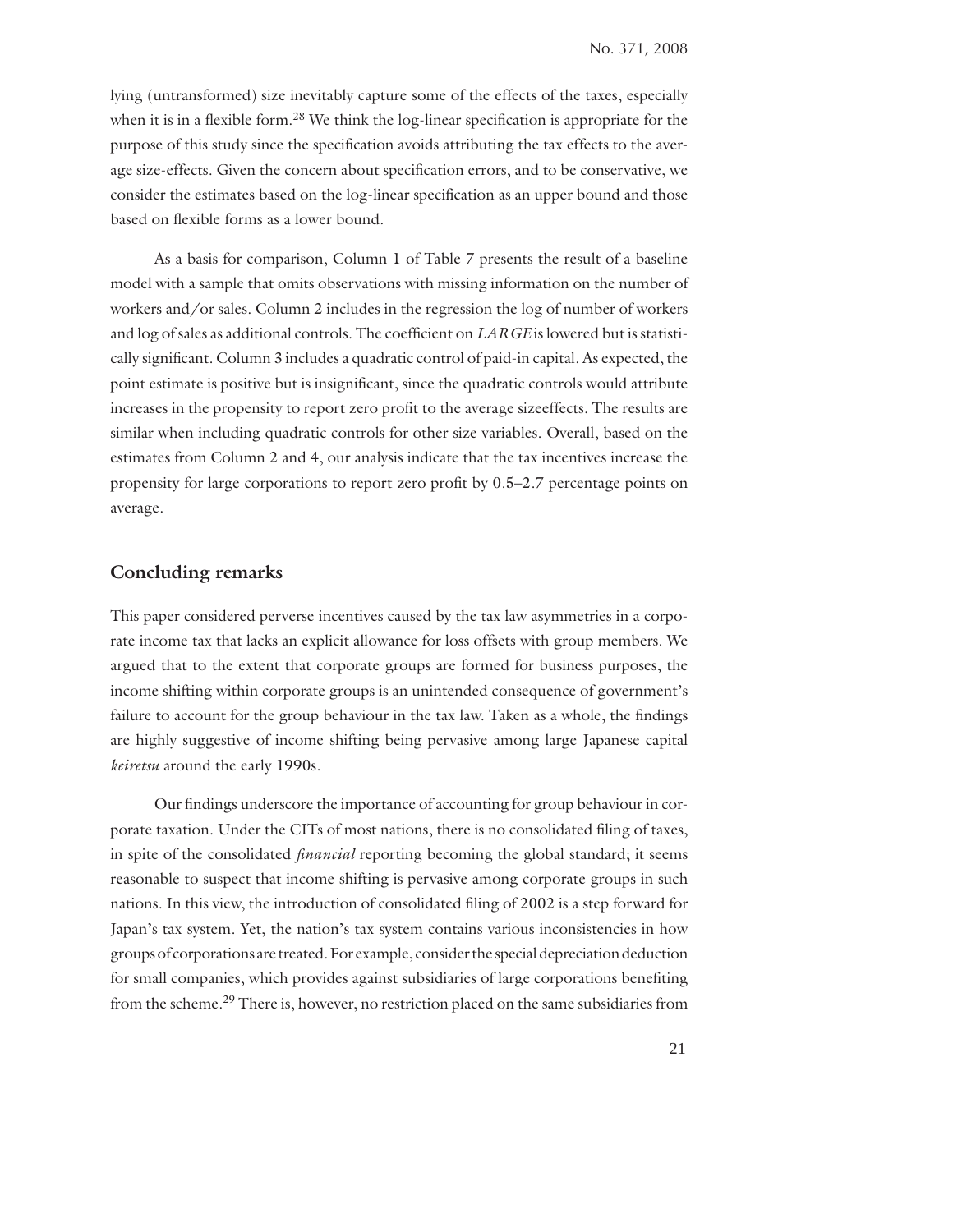paying taxes at the reduced rate intended for small stand-alone corporations. Our paper calls for further amendments to the tax system to reflect the business practices.

 Finally, we interpreted the evidence as being driven by the tax motives based on our model of income shifting that predicts the excessive tendency to report zero profi t by large corporations. But one may argue that the other motives for within-group transfers, particularly the risk sharing (Nakatani 1984; Hoshi and Kashyap 2001; Khanna and Yafeh 2005) and the tunnelling (Bertrand, Mehta, and Mullainathan 2002; Morck, Wolfenzon and Yeung 2005), being the main driving force behind the pattern, with perhaps the tax incentive playing a minor role.<sup>30</sup> It is beyond the scope of the current paper to distinguish between different motives for within-group transfers. As such, we view this paper as an early step in understanding the importance of tax motives in interpreting the within-group transfers. It would be of interest to undertake further studies to see if the tendency to report zero profits is reduced once groups start filing consolidated tax returns.

#### **Acknowledgements**

We would like to thank for their helpful comments and suggestions Roger Gordon, Julie Cullen and two anonymous reviewers for the working paper series of the Australia-Japan Research Centre, ANU. The Joseph Naiman Fellowship in Japanese Studies provided funding for the data used in this paper. All remaining errors are ours.

#### **Appendix 1**

To simplify the problem (7), divide the domain of *s* into three segments  $\left[0, |y_2|, ||y_2||, |y_2| + m\right]$  and  $\left( |y_2| + m, \infty \right)$ . Denote the solution to the problem by  $s^*$ .

First, note that the solution cannot be in the last range, i.e.,  $s^* \notin (y_2 | + m, \infty)$ . For  $s \in (y_2 + m, \infty), \pi_2^b(s) >$ , so that the marginal tax rate faced by the subsidiary is  $\tau_H$ . Since the parent also faces  $\tau$ <sub>*H*</sub> when they are profitable, there is no tax savings from an additional *s* in this range. Thus, to save on transaction costs, the firm will not shift more than  $|y_2| + m$ .

Second, consider the range  $s \notin [0, |y_2|]$ . The subsidiary reports income of zero or below, since the amount of shifting in this range is no greater than the amount of loss. In general, the after-tax income of the parent can be positive or negative; in the absence of transaction costs, the condition (1) guarantees that the parent reports positive income, but depending on the costs of shifting, the parent can report negative income. However, we can ignore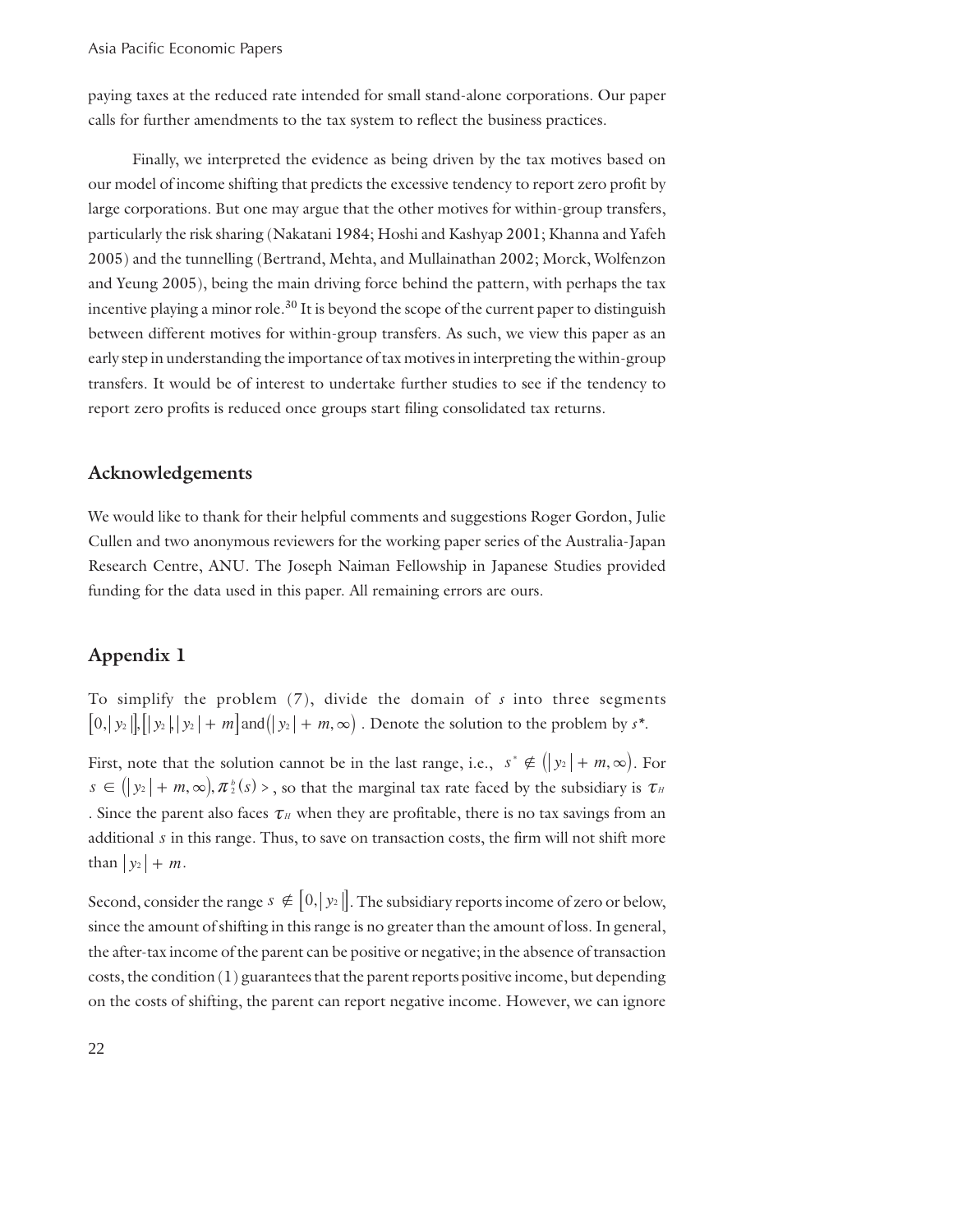the case of negative income. To see why, suppose that there is a value for  $\hat{s} \in [0, y_2]$ such that  $\pi^b(\hat{s}) < 0$ . Since we also have  $\pi^b(\hat{s}) < 0$ , the overall income must be negative, that is,  $\pi_1^b(\hat{s}) + \pi_2^b(\hat{s}) < 0$ . Given the condition (1), the firm makes positive profit without shifting income,  $0 < (1 - \tau_{\scriptscriptstyle H}) \pi^b_{\scriptscriptstyle I}(0) + \pi^b_{\scriptscriptstyle I}(0)$ , so that  $\hat{s}$  is dominated by  $s = 0$ . In other words, at the optimum, the parent must have positive profit,  $y_i - s - g(s) > 0$ . Thus, the parent faces  $\tau$ <sub>*H*</sub>, and the firm's optimisation problem becomes (10).

$$
\frac{M_{s}x_{\tau_{H}S} - (1 - \tau_{H})g(s)}{s.t. y_{2} + s \leq 0}
$$
\n(10)

Note that there is no explicit inequality constraint on a parent's profit, but since it can be verified that the constraint holds with a slack, the constraint on a parent's profit is not included here. The first order conditions for the problem are

$$
\tau_{H} - (1 - \tau_{H}) \frac{s}{\bar{y}\psi} - \lambda = 0 \tag{11}
$$

$$
\lambda(y_2+s)=0,\lambda\geq 0\tag{12}
$$

The solution for this restricted problem is summarised as:

$$
s^* = \min\left(|y_2|, \frac{\tau_H}{1 - \tau_H} \bar{y}\psi\right) \tag{13}
$$

Third, consider the problem with the restriction that  $s \in [y_2, y_2 + m]$ . The subsidiary faces the marginal rate of  $\tau_L$  in this range. The parent faces  $\tau_H$  by a similar argument to above. To see that the parent must have positive income, suppose that at  $\hat{s} = m + |y_2|$ ,  $\pi_l^b(\hat{s}) < 0$ . Since  $\pi_{2}^{b}(m + y_{2}) = m$ , the overall profit is  $\pi_{2}(m + y_{2}) = \pi_{2}^{b}(s) + m(1 - \tau_{L}) < m$ .  $\hat{s}$  cannot be the optimal value, since the profit without shifting income is  $\Pi(0) = (1 - \tau_H) y_I + y_2 > m$ by assumption, i.e.,  $\hat{s}$  is dominated by  $s = 0$ . It follows that for any other value of *s* in the range,  $\pi_l^b(s) > 0$ . Thus, the problem can be written as

$$
\frac{M_{s}^{2}x(\tau_{H}-\tau_{L})s-(1-\tau_{H})g(s)}{s.t. y_{2}+s\leqslant m, -y_{2}-s\leqslant 0}
$$
\n(14)

The first order conditions for the problem are

$$
(\tau_{\scriptscriptstyle H}-\tau_{\scriptscriptstyle L})-(1-\tau_{\scriptscriptstyle H})\frac{s}{\bar{y}\psi}-\lambda_{\scriptscriptstyle I}+\lambda_{\scriptscriptstyle 2}=0 \qquad \qquad (15)
$$

$$
\lambda_1(y_2 + s - m) = 0 \tag{16}
$$

$$
\lambda_2(-y_2-s)=0\tag{17}
$$

$$
\lambda_1, \lambda_2 \geq 0 \tag{18}
$$

The solution to the problem is summarised as

$$
s^* = \min\left[\max\left(|y_2|, \frac{\tau_H - \tau_L}{1 - \tau_H}\bar{y}\psi\right), m + |y_2|\right] \tag{19}
$$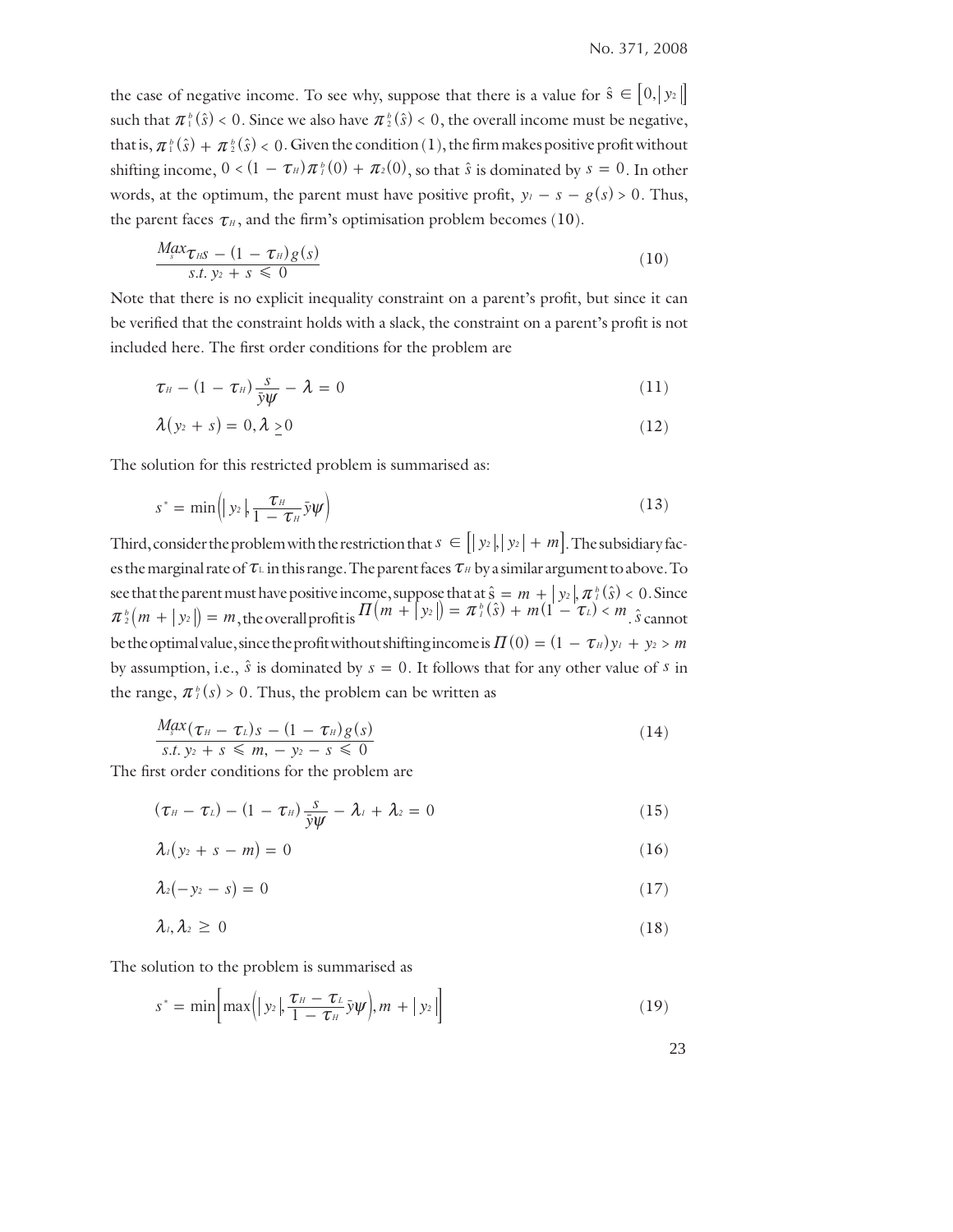By combining the two solutions, we obtain

$$
s^* = \min\left\{\max\left[\min\left(|y_2|, \frac{\tau_H}{1 - \tau_H} \bar{y}\psi\right), \frac{\tau_H - \tau_L}{1 - \tau_H} \bar{y}\psi\right], m + |y_2|\right\} \tag{20}
$$

#### **Appendix 2**

This note demonstrates the underestimation of tax effects in a regression with a flexible size control. One way to identify the effects of tax incentives would be to compare the actual fraction of corporations reporting zero profit with the predicted fraction based on the sample without the cap. To the extent that the tax incentives are influential, we would expect to observe the actual fraction to be greater than the predicted fraction. As an example, we examine the propensity to report zero profit using a probit model with a cubic function of the log of paid-in capital as the control.

In Figure A1, the long-dotted line shows the predicted fraction of zero-profit corporations based on the model estimated on a sample below 100 million yen in paid-in capital. The figures are averaged over intervals with the width of  $0.2$ . The amount above  $4.6$ , which corresponds to  $\ln(100)$ , is therefore an out-sample prediction, representing the pattern that would have prevailed had the relationship between the propensity to report profit and the corporate size remained as it was below 100 million. Broadly speaking, the fraction declines over the size. However, the out-sample prediction is generally low compared to the actual figure, indicating a systematically high incidence of zero profit among large corporations unexplained by the level of size.

Now consider the short dotted line, which is an in-sample prediction based on the estimates from the whole sample. As the model is fit to the data, any effects of taxes are absorbed into the coefficients on the size controls, so that the predicted values trace the actual values closely. Thus, by incorporating a flexible size control in the analysis presented in the text, the tax effects would inevitably be underestimated.

#### **Notes**

- 1 The twenty-nine countries include those that adopt a consolidated filing or fiscal unity of affiliated corporations, even if the allowance is restricted to certain industries.
- 2 See the simulation by Majd and Myers (1987) on the impact of tax asymmetry on the after-tax net present value of a stand-alone project.
- 3 Corporate groups may be formed for pervasive reasons, such as to take advantage of the preferential treatment of small businesses (Onji 2007). The income shifting in such contexts is problematic in exacerbating the existing problem.
- 4 See Westney (1998) for a descriptive study of capital *keiretsu*, referred to as vertical *keiretsu* in his paper. Shimotani (1993) provides a through documentation in Japanese. On horizontal *keiretsu*, see for instance, Flath (2005) and Kester (1989). Granovetter (1995) offers a review of international corporate groupings.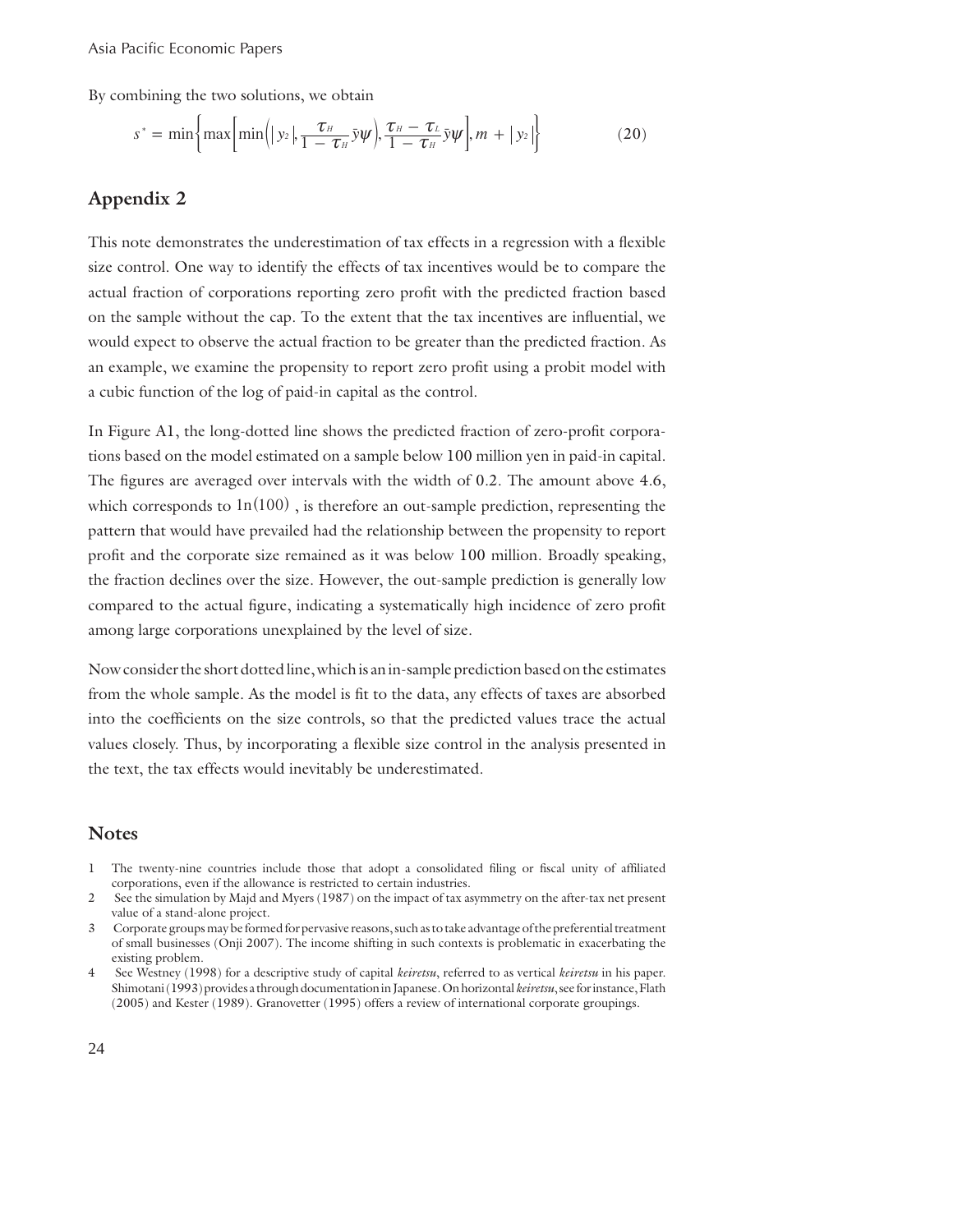- 5 Samphantharak (2003) uses the entity-level data from Thailand to study the internal capital market in business groups.
- 6 See Khanna and Yafeh (2005) for an updated review of the literature. Hoshi and Kashyap (2001) document several examples of rescue operations in the post-war Japan.
- 7 For simplicity, here, we assume that the law determining the tax base is common regardless of corporate size.
- 8 The rate is for non-dividend income of corporation with paid-in capital exceeding 100 million yen. Unlike the CIT in the U.S., the tax rate is flat for this category of income. Taxes include the corporate income tax, the corporate inhabitant tax, and the corporate enterprise tax. See Ishi (2001) for a nice overview of the Japanese tax system.
- For a detailed discussion, see Altshuler and Auerbach (1990).
- 10 To qualify for these benefits, corporations need to file their tax return in a specific format, known as blue form, but nearly all corporations do so in recent years. There was a temporary disallowance between April 1992 and March 2000 (Ishi 2001, p168).
- 11 PricewaterhouseCoopers (2002). Some countries allow profitable companies to take over the losses of another group company. In New Zealand, a profitable company can make subvention payment to an unprofitable company and deduct the expense.
- 12 The limit varies by company and is computed as the simple average of 2.5 per cent of income and 0.25 per cent of paid-in capital.
- 13 Since the deduction for intra-group contribution is aggregated with other contributions, there is a concern about the crowding out of charitable donation.
- 14 In a recent high-profile case involving subsidiaries of Marubeni, a major general trading company, a gasoline wholesaler is found shifting the timing of rebates totaling around 300 million yen paid to five gas station operators to utilize losses made in them (*Yomiuri Shimbun/Daily Yomiuri*, July 2, 2005, p.19).
- 15 Strictly speaking, the tax law in general permits these types of transactions so long as the amount of income shifted is treated as contribution.
- 16 As an example, there is a strategy on the compensation of executives. Since bonuses to executives are not tax deductible but severance payments are deductible, firms have incentives to reward executives in form of severance pay rather than paying them bonuses. By making senior executives 'hop around' affiliated companies, making severance payments each time, the group tax liability is lowered.
- 17 Certain exceptions were made under the tax reform of 2001, which is well after our sample period, to facilitate business restructurings much needed during the prolonged recession.
- 18 Since merging company retains losses carried forward, the merger may be an option, if so-called up-sidedown merger, an operation referring to a loss-making company merging a profit-making company, is feasible.
- 19 In practice, income below 4 million yen is taxed at 38.9 per cent. This is ignored for simplicity.
- 20 A consideration in a model with more than two members is the possibility of parceling out of profit by small amount to numerous subsidiaries. Depending on the cost function assumed, such a strategy would reduce the overall incidence of zero-profit reporting, but it would not change the limits to the amount of shifting.
- 21 There is no apparent clustering on the after-tax profi t equivalent to 8 million yen in before-tax income, but this might be due to the presence of multiple small companies as discussed.
- 22 It might appear that the effects of the tax threshold can be better analysed by the regression discontinuity design. However, for corporations just above the threshold to forego the preferential tax treatments, there must be some business reasons that analysts cannot observe in the dataset.
- 23 Although Desai (2005) reports that book and tax income diverge considerably in the U.S. data, the breakdown in the relationship does not happen until the mid-1990s. If the technology for accounting manipulation developed concurrently in Japan, then the two notions of corporate income should be reasonably close since the sample year is before the mid-1990s.
- 24 This roughly translates to the range (-\$7,000, \$7,000) using the average dollar–yen exchange rate is \$1=\{\math\$ 150 in 1990.
- 25 A recent high-profile case includes the criminal indictment of Kanebo Co. (*Nihon Keizai Shimbun*, August 19, 2005).
- 26 The result from logit model is qualitatively the same and is available from the corresponding author.
- 27 The ranges of alternative definition are restricted by the data publisher's reporting procedure to round off figures below one million yen.
- 28 As a demonstration of this point, Appendix 2 fits a flexible model fit to the data. We then compare it with an extrapolation based on the sample of small corporations and show that for large corporations the observed fraction of zero-profit reporting is greater than the predicted.
- 29 National Tax Agency, 2007. *Chūshō kigyōsha tou no shōgaku genka shukyaku shisan no shutoku kakaku no sonkin sannyū no tokurei (Special rule on the acquired price of small depreciable asset for small- and mediumsized enterprises)*, No. 5408, National Tax Agency, Japan. Available from http://www.nta.go.jp/taxanswer/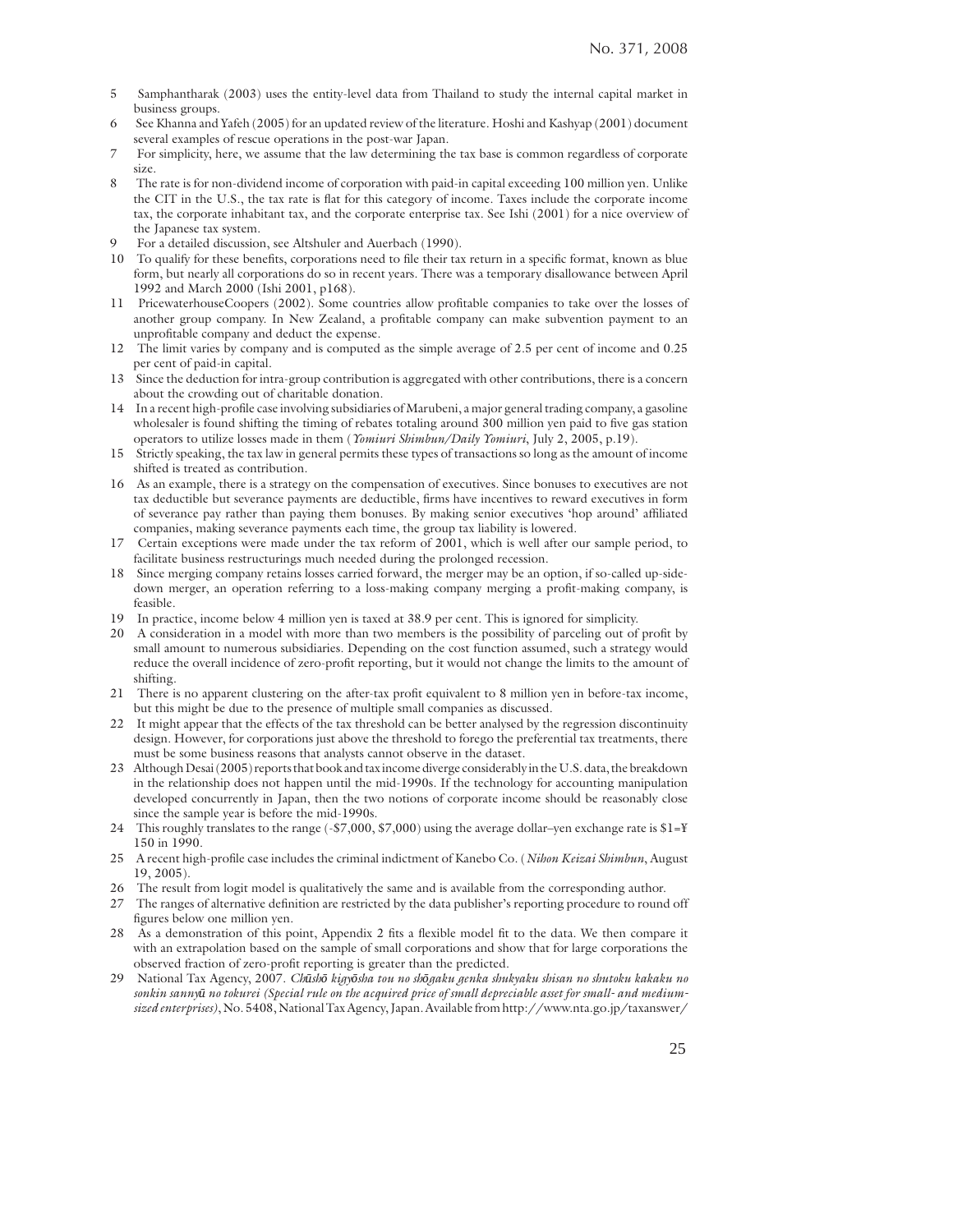hojin/5408.htm (accessed 29 October 2007). Here, a small company refers to a joint-stock corporation with paid-in capital less than 100 million yen that is filing separate tax return from its parent.

30 Another explanation involves the accounting gimmickry involving so-called 'hidden assets'. Hidden assets arise from the discrepancy between the value of assets in the balance sheet, which is recorded in book value, and the value in the market. There is a well-known strategy to offset operation loss, available to corporations that hold hidden assets: a corporation sells an asset, realises its hidden value while offsetting operation loss, and repurchases it immediately. Such a financial operation allows firms to window-dress financial statements, and to realise the capital gain without invoking tax liability. To the extent that the strategy is limited to subsidiaries that are large, tightly controlled, and/or with lower relative size, the estimated coefficients on these explanatory variables would pick up the accounting-gimmick effect.

#### **References**

- Altshuler, R. and Auerbach, A.J., 1990. 'The significance of tax law asymmetries: An empirical investigation', *Quarterly Journal of Economics*, 105(1):61-86.
- Bertrand, M., Mehta, P. and Mullainathan, S., 2002. 'Ferreting out tunneling: An application to Indian business groups', *Quarterly Journal of Economics*, 117(1):121-148.
- Desai, M.A., 2005. 'The degradation of reported corporate profits', *Journal of Economic Perspectives*, 19(4):171-192.
- Flath, D., 2005. *The Japanese Economy*, 2nd edition, Oxford University Press, Oxford.
- Giudici, G. and Paleari, S., 1998. 'Income shifting in Italian business groups and some governance implications', *Journal of Management and Governance*, 1(2):207-230.
- Granovetter, M., 1995. 'Coase revisited: Business groups in the modern economy', *Industrial and Corporate Change*, 4(1):93-130.
- Gramlich, J.D., Limpaphayom, P. and Ghon, R.S., 2004. 'Taxes, keiretsu affiliation, and income shifting', *Journal of Accounting and Economics*, 37(2):203-228.
- Grubert, H., 2003. 'Intangible income, intercompany transactions, income shifting, and the choice of location', *National Tax Journal*, 56(1):221-242.
- \_\_ and Mutti, J., 1991. 'Taxes, tariffs and transfer pricing in multinational corporate decision making', *Review of Economics and Statistics*, 73(2):285-293.
- \_\_ and Slemrod, J., 1998. 'The effect of taxes on investment and income shifting to Puerto Rico', *Review of Economics and Statistics*, 80(3):365-373.
- Hausman, J., 2001. 'Mismeasured variables in econometric analysis: Problems from the right and problems from the left', *Journal of Economic Perspectives*, 15(4):57-67.
- Hines, J.R. and Rice, E.M., 1994. 'Fiscal paradise: Foreign tax havens and American business', *Quarterly Journal of Economics*, 109(1):149-182.
- Hoshi, T. and Kashyap, A., 2001. *Corporate financing and governance in Japan: The road to the future,* MIT Press: Cambridge MA.
- Holemström, B. and Roberts, J., 1998. 'The boundaries of firm revisited', *Journal of Economic Perspectives*, 12(4):73-94.
- Ishi, H., 2001. *The Japanese tax system*, Oxford University Press: Oxford.
- John, K. and Ofek, E., 1995. 'Asset sales and increase in focus', *Journal of Financial Economics*, 37(1):105-126.
- Kaneko, H., 2003. *Sozeihõ (Tax Law), 9th edition,* Kõbundõ: Tokyo.
- Kester, W., 1989. 'Industrial groups as systems of contractual governance', *Oxford Review of Economic Policy*, 8(3):24-44.
- Khanna, T. and Yafeh, Y., 2005. 'Business groups and risk sharing around the world', *Journal of Business*, 78(1):301-340.
- \_\_ , 2007. 'Business groups in emerging markets: Paragons or parasites?', *Journal of Economic Literature*, 45(2):331-372.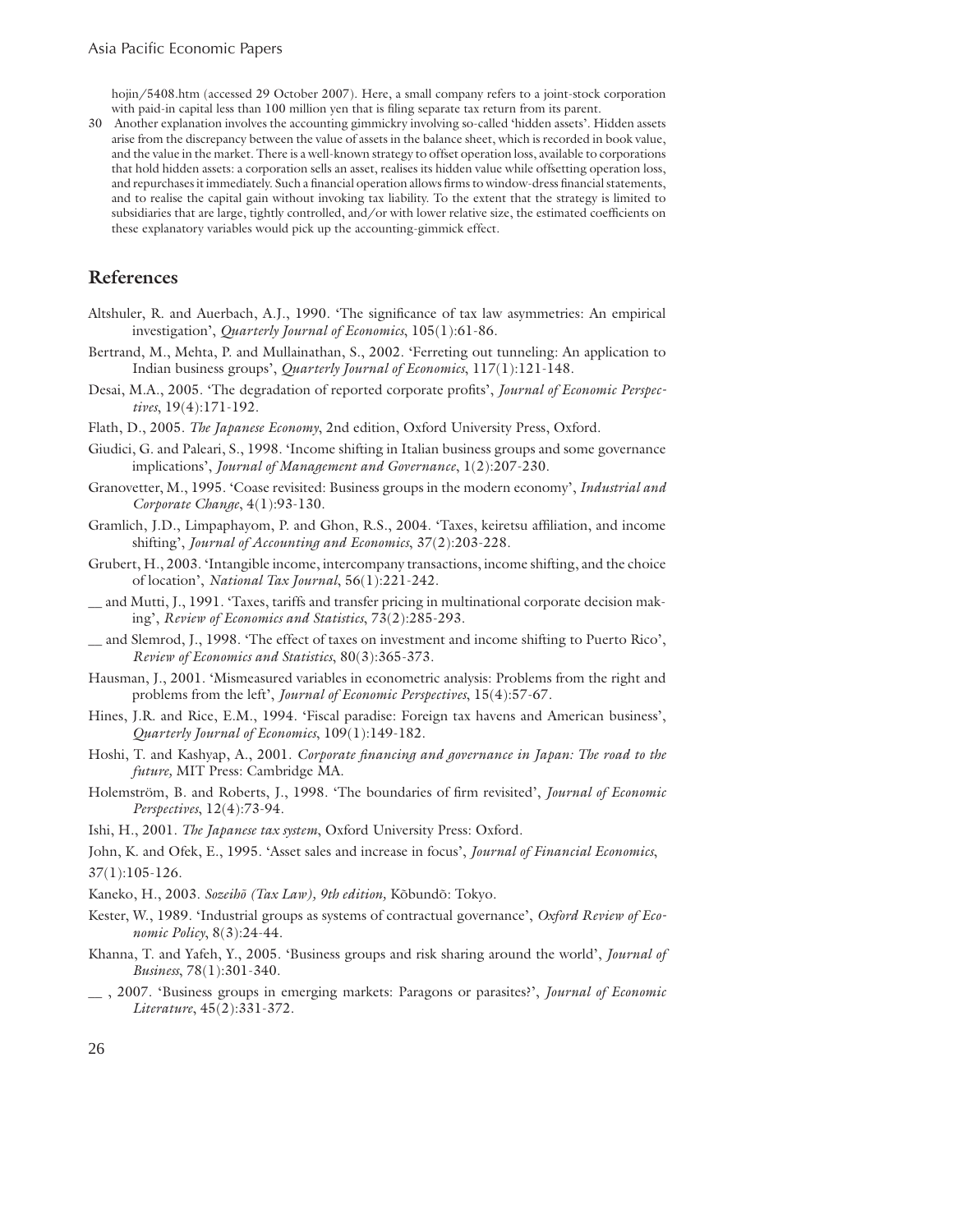- Jung, K., Kim, B. and Kim, B., 2007. *Tax motivated income shifting and Korean business groups (Chaebol)*, KAIST Business School Working Paper Series No. 2007-004, KAIST Business School, Korea.
- Majd, S. and Myers, S.C., 1987. 'Tax asymmetries and corporate income tax reform', in M. Feldstein (ed.), *Effects of taxation on capital accumulation*, University of Chicago Press, Chicago IL:343-373.
- Morck, R., Wolfenzon, D. and Yeung, B., 2005. 'Corporate governance, economic entrenchment, and growth', *Journal of Economic Literature*, 43(3):655-720.
- Nakatani, I., 1984. 'The economic role of financial corporate grouping', in M. Aoki, (ed.), *The economic analysis of the Japanese firm*, North-Holland, New York:227-258.
- Onji, K., 2007. The response of firms to eligibility thresholds: Evidence from the Japanese valueadded tax, Paper presented at the NBER Japan Project Meeting, Tokyo, 26-27 June (unpublished).
- PricewaterhouseCoopers, 2002. *Corporate Taxes: Worldwide Summaries, 2002-2003*, John Wiley & Sons, Inc.: New Jersey.
- Samphantharak, K., 2003. Internal Capital Markets in Business Groups. Ph.D thesis, University of Chicago, Chicago.
- Scholes, M.S., Wolfson, M.A., Erickson, M., Maydew, E.L. and Shevlin, T., 2002. *Taxes and business strategy: A planning approach*, Prentice Hall, New Jersey.
- Shimotani, M., 1993. *Nihon no Keiretsu to Kigyō Gurūpu: Sono Rekishi to Riron (Keiretsu and Corporate Groups in Japan: History and Theory)*, Yuhikaku, Tokyo.
- Westney, D.E., 1998. 'The Japanese business system: Key features and prospects for change', in P. Drysdale and L. Gower (ed.), *The Japanese economy*, part 1, vol.4, Routledge, London; 151-175.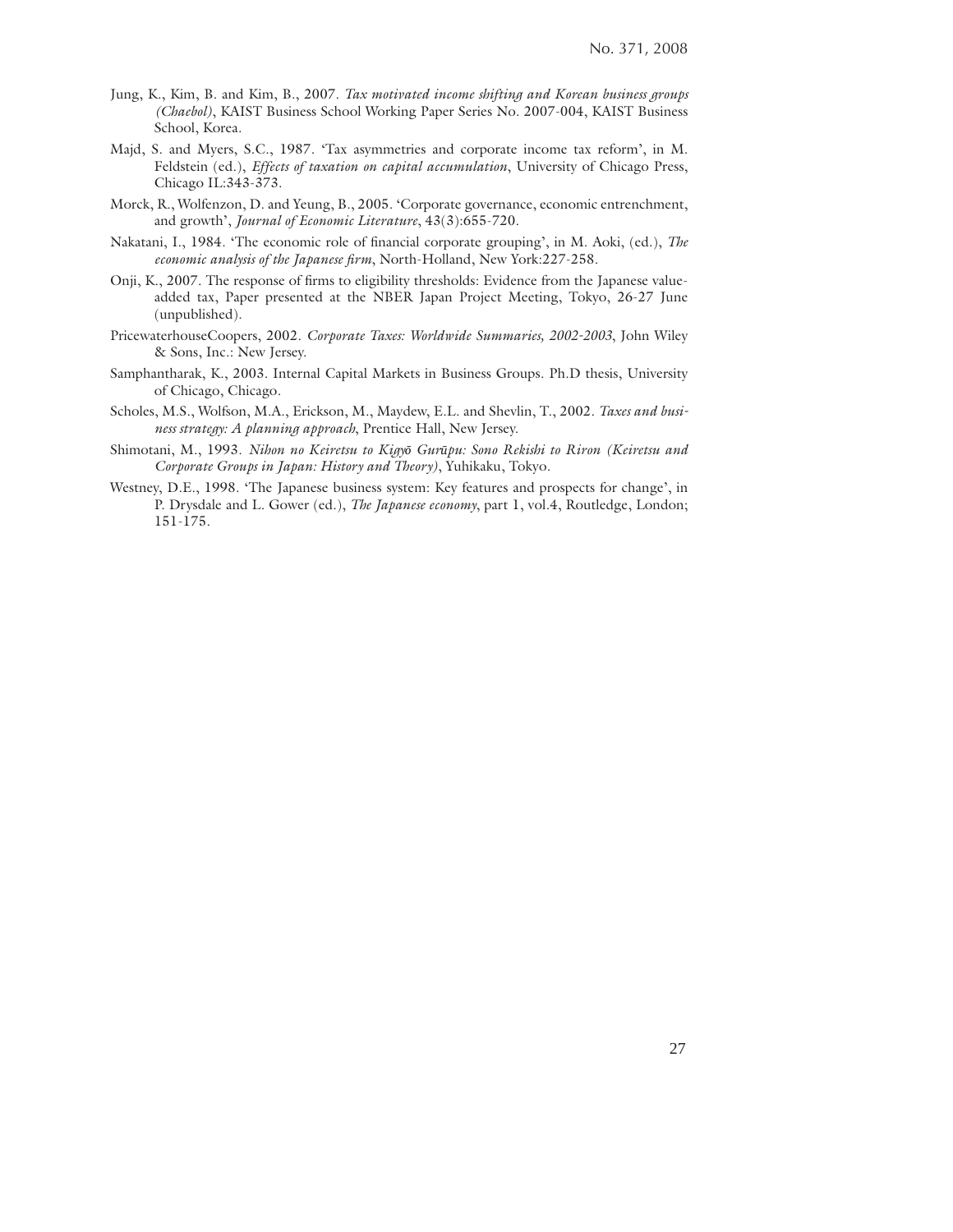#### **Previous** *Asia Pacific Economic Papers*

- 370 The response of firms to eligibility thresholds: evidence from the Japanese value-added tax *Kazuki Onji,* 2008
- 369 China and East Asian Energy: Prospects and Issues Vol. 1 & 11 *Peter Drysdale, Kejun Jiang and Dominic Meagher*, 2008
- 368 Measuring trade and trade potential *Shiro Armstrong,* 2007
- 367 APEC and infectious disease: meeting the challenge *Joel Gilbourd*, 2007
- 366 The flow of funds through a government A case study on Japan *Jun Ikeda*, 2007
- 365 The puzzle of small farming in Japan *Yoshihisa Godo*, 2007
- 364 How should one evaluate fiscal conditions? A study based on the comparison between Japan and Australia *Jun Ikeda*, 2007
- 363 Political institutions and distributive politics in Japan: getting along with the opposition *Yusaku Horiuchi*, 2007
- 362 Negotiating the Australia–Japan basic treaty of friendship and cooperation: reflections and afterthoughts *Garry Woodard, Moreen Dee and Max Suich*, 2007
- 361 China and East Asian energy: prospects and issues Vol. 1 *Peter Drysdale, Kejun Jiang and Dominic Meagher*, 2007
- 360 Agriculture and political reform in Japan: the Koizumi legacy *Aurelia George Mulgan*, 2006
- 359 Nothing new in the (north) east? Interpreting the rhetoric and reality of Japanese corporate governance *Luke Nottag*e, 2006
- 358 Multinational corporations and Pacific regionalism *Philippa De*e, 2006
- 357 Reliability of structural shocks estimates from a bivariate SVAR model: the case of Southeast Asian countries *Arief Ramayand*i, 2006
- 356 RMB exchange rate and local currency price stability: the case of China and ASEAN+3 *Xiao Bing Fen*g, 2006
- 355 Technical efficiency and its determinants in Gansu, West China *Sizhong Sun*, 2006
- 354 The making of Asia's first bilateral FTA: Origins and regional implications of the Japan– Singapore economic partnership agreement *Takashi Terada*, 2006